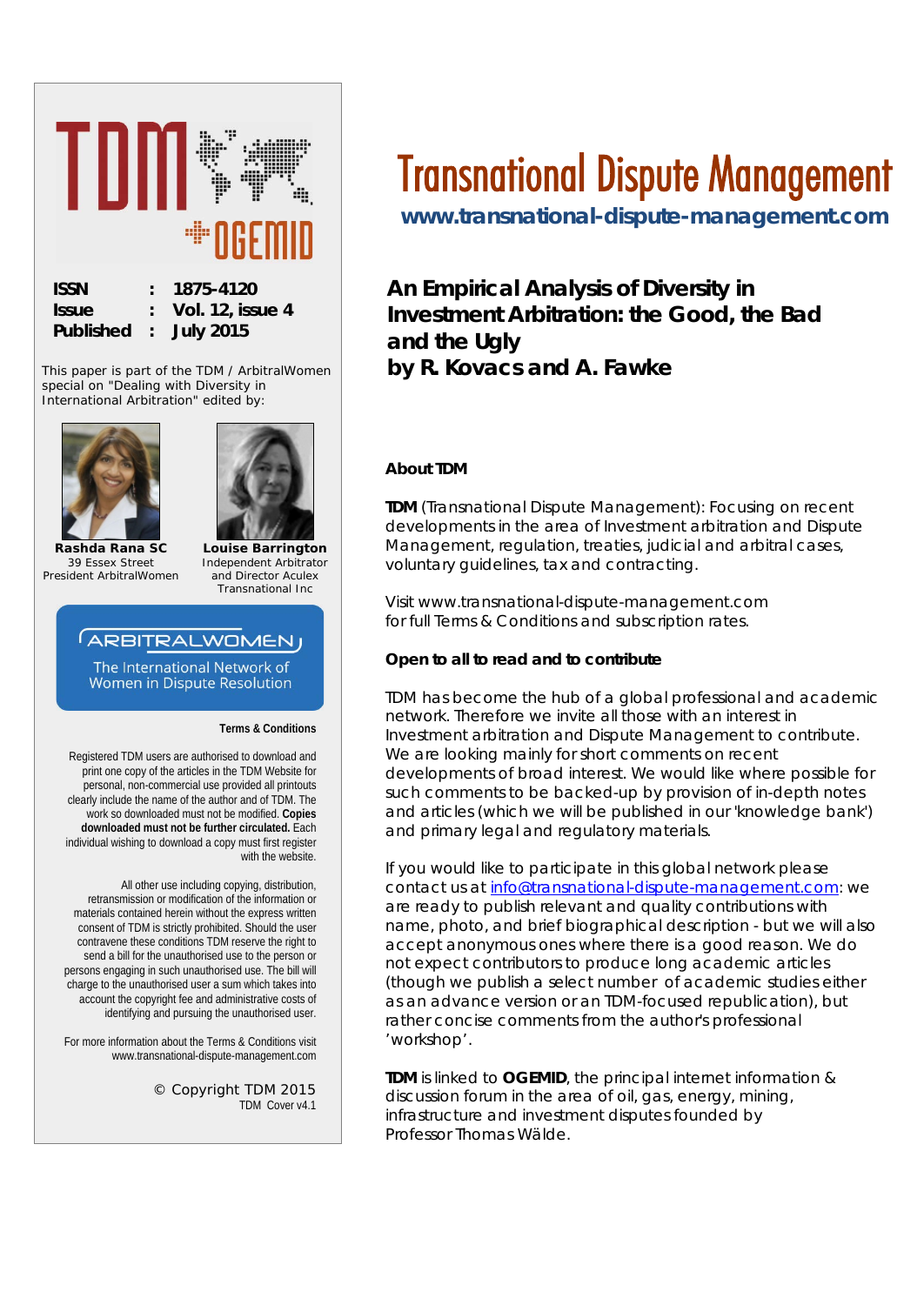# **An Empirical Analysis of Diversity in Investment Arbitration: the Good, the Bad and the Ugly**

Robert Kovacs\* and Alex Fawke\*\*

Abstract: *The rise of investment arbitration has attracted heightened scrutiny of the individuals who sit on the tribunals. One criticism is that the arbitrators are drawn from a narrow pool of essentially male, elite, Western corporate lawyers. While the attacks are frequent, there has been few attempts to empirically study and quantify the issue. This article is based on the authors' original dataset and statistical analysis of the most frequently appointed arbitrators in investor-state disputes. The study has examined cases, with a total of 1,969 separate appointments. Of these, the authors have analysed the background of all arbitrators who have been appointed on 10 or more occasions (a total of 52 individuals) and considered: (i) gender; (ii) nationality; (iii) the legal tradition in which they are trained (i.e. civil or common law); (iv) the universities they attended; (v) their professional experience; (vi) language skills; and (vii) expertise in public*  international law other than investment law. The article concludes that, although the *arbitrators are a more diverse group than commonly thought in some respects, there is a clear need for greater diversity of gender and more participation of arbitrators from lowincome countries.* 

Robert Kovacs is an associate in the dispute resolution group at Linklaters LLP in London. He is Co-Chair of the Asia-Pacific Forum for International Arbitration and has recently completed his PhD at the University of Geneva. Email: robert.kovacs@linklaters.com.

Alex Fawke is an associate in the dispute resolution group at Linklaters LLP in London. He is Deputy Secretary of the Asia-Pacific Forum for International Arbitration and previously worked on the staff of Members of Parliament in Australia. Email: alexander.fawke@linklaters.com

The views expressed in this article are exclusively those of the authors and do not necessarily reflect the views of Linklaters LLP.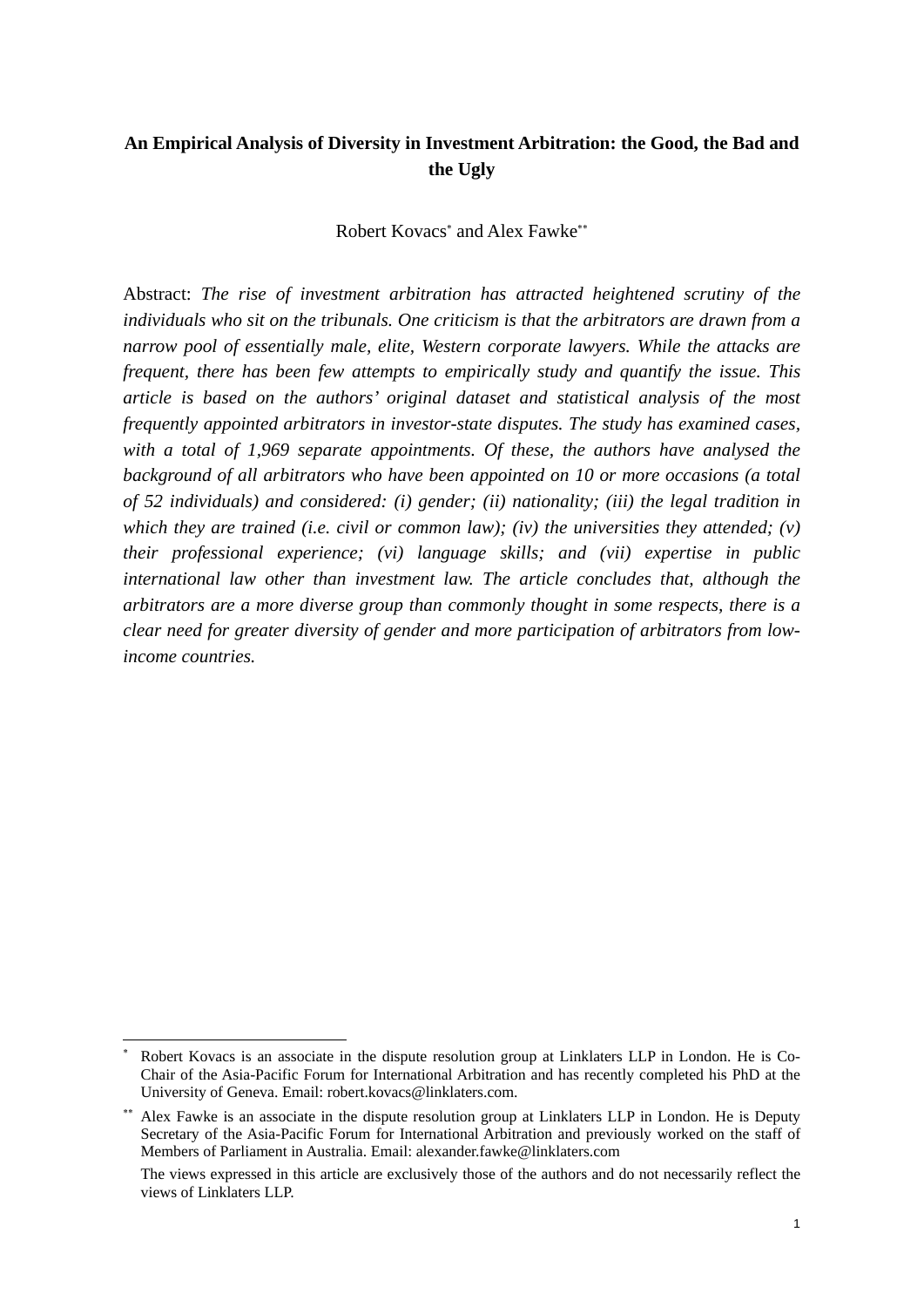#### **TABLE OF CONTENTS**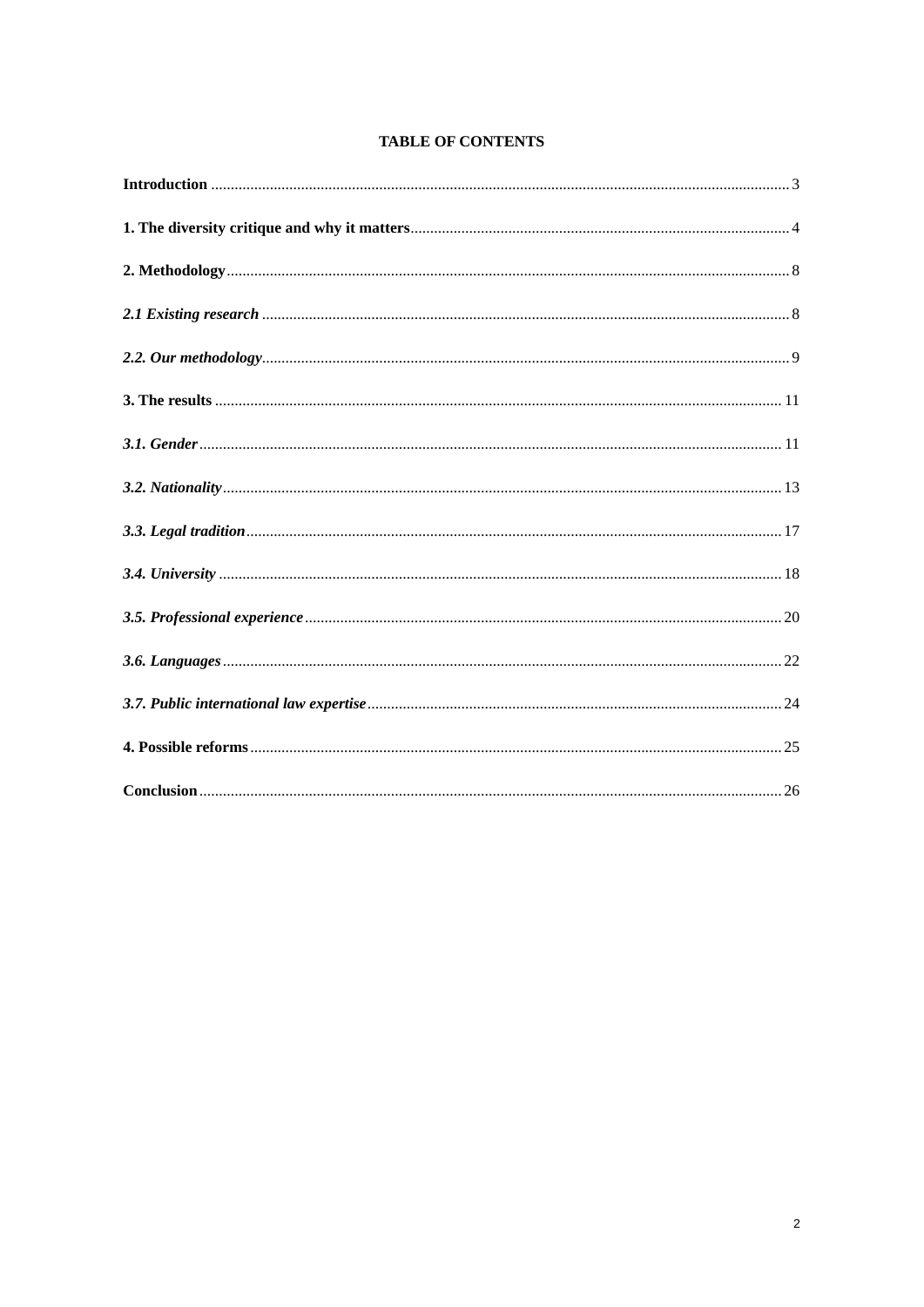#### **Introduction**

l

After any revolution, there is the inevitable counter-revolution. The rapid rise of investorstate dispute settlement ("ISDS") was a revolution in international law, and the system now faces a backlash. Venezuela, Bolivia and Ecuador have withdrawn from the major ISDS treaty (the Convention on the Settlement of Investment Disputes between States and Nationals of Other States (the "ICSID Convention")),<sup>1</sup> more recently, significant opposition in Europe and Australia has seen national governments call for its removal from all future trade and investment treaties, jeopardising two of the most ambitious trade negotiations in history: the Transatlantic Trade and Investment Partnership and the Trans-Pacific Partnership. Germany and France have been particularly fierce in their opposition<sup>2</sup> and, while the Obama Administration supports ISDS, Democratic heavyweights such as Hillary Clinton and Elizabeth Warren have voiced concerns.<sup>3</sup>

This article assesses just one of those concerns: the claim that the key actors in ISDS – the arbitrators – are drawn from a narrow pool of essentially male, elite, Western corporate lawyers. If true, it represents a severe shortcoming of the system, which rightly threatens its legitimacy as a part of the global governance framework. This is, as far as we are aware, the first comprehensive attempt to map and examine the diversity of the most frequently appointed ISDS arbitrators. We have examined the backgrounds of the most frequently appointed ISDS arbitrators to assess the diversity of the group in seven areas: (i) gender; (ii) nationality; (iii) legal tradition (i.e. civil or common law); (iv) university; (v) professional experience; (vi) languages; and (vii) public international law expertise outside investment law. This examination is intended to determine whether the critics' assertions are borne out by the numbers, or whether the criticisms are unfounded or exaggerated.

The article proceeds as follows. We first consider the diversity critique of ISDS and explain the serious implications if substantiated. This includes a brief review of current behavioural studies research on the value of diversity in group decision-making (Part 1). We then review the existing empirical analysis in the field, and set out the methodology we have used in this study (Part 2). The quantitative results of our study across the seven diversity criteria are then presented, as well as a qualitative analysis of those figures (Part 3). The next part briefly examines possible reforms to address the shortcomings identified, and suggests areas for future research (Part 4). We conclude that the diversity picture of ISDS arbitrators is mixed. In some areas, particularly professional experience, legal

<sup>&</sup>lt;sup>1</sup> The Convention on the Settlement of Investment Disputes between States and Nationals of Other States, 575 UNTS 159, 4 ILM 524 (1965).

<sup>&</sup>lt;sup>2</sup> For a summary of France's objections and proposals, see Richard Hiault, "Tribunaux d'arbitrage entre entreprises et Etats: ce que defend la France", *Les Echos*, 2 June 2015.

See Hillary Rodham Clinton, *Hard Choices* (Simon & Schuster UK, 2014), 509-510; Elizabeth Warren, "The Trans-Pacific Partnership clause everyone should oppose", *The Washington Post*, 25 February 2015. It should be noted that Senator Warren's criticism is far more strident than Secretary Clinton's, who expresses a more nuanced view.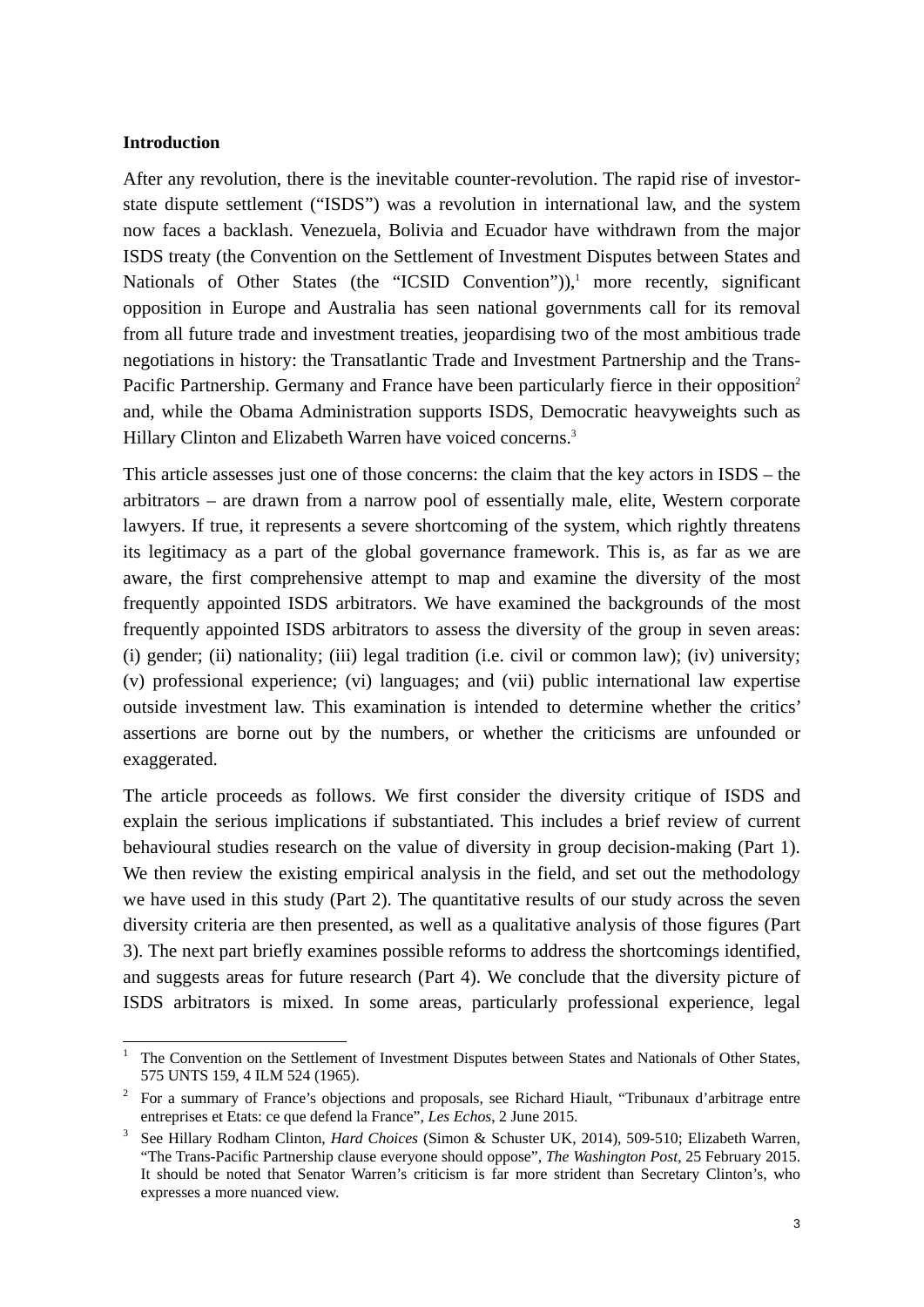tradition, languages and public international law expertise, ISDS boasts impressive diversity. In others, most strikingly gender and the participation of low-income countries, the situation appears grave enough to undermine both the quality of arbitral decisionmaking and the legitimacy of ISDS as a system.

## **1. The diversity critique and why it matters**

The criticisms of ISDS are numerous. It is said to be biased in favour of foreign investors;<sup>4</sup> lack transparency;<sup>5</sup> undermine national sovereignty;<sup>6</sup> prevent governments from pursuing legitimate public policy in health, the environment and human rights;<sup>7</sup> and lack consistency in its decisions.<sup>8</sup> More extreme critiques, apparently drawing on "world systems theory," characterise it as anti-democratic and the outright exploitation of underdeveloped countries.<sup>9</sup> Though immensely important – and there is clearly a legitimate debate to be had as to the remit and practice of ISDS – it is beyond the scope of this article to address these arguments. We do not intend to make an assessment of the merits of ISDS as a whole.

Rather, this article focuses on another oft-cited critique, which concerns the arbitrators themselves. They are said to be drawn from a narrow pool of essentially male, elite, Western corporate lawyers. A relatively recent article in *The Economist*, for example, claimed that ISDS arbitrators are "moonlighting corporate lawyers",<sup>10</sup> suggesting that they have inadequate or inappropriate professional experience to make such important decisions, which often affect state budgets and policy making. Senator Warren has asserted that ISDS "does not employ independent judges", but rather "highly paid corporate

l 4 See, e.g., Gus Van Harten, "Arbitrator Behaviour in Asymmetrical Adjudication: An Empirical Study of Investment Treaty Arbitration" (2012) 50(1) *Osgoode Hall Law Journal* 211.

See CIEL and IISD, "Ensuring Transparency in Investor-State Dispute Resolution under the UNCITRAL Arbitration Rules, UNCITRAL Working Group II, Vienna, October 4-8, 2010 <http://www.iisd.org/pdf/2010/unicitral\_ensuring\_transparency.pdf>; Julie A. Maupin, "Transparency in International Investment Law: The Good, the Bad and the Murky" in Bianchi and Peters (eds) *Transparency in International Law* (Cambridge University Press, 2013).

Corporate Europe Observatory and Transnational Institute, *Profiteering from Injustice: How law firms, arbitrators and financiers are fuelling an investment arbitration boom*, November 2012 <http://corporateeurope.org/trade/2012/11/ profiting-injustice> 7

See Nathalie Bernasconi-Osterwalder et al, *Investment Treaties and Why They Matter to Sustainable Development: Questions and Answers* (International Institute for Sustainable Development, 2011); Valentina Vadi, *Public Health in International Investment Law and Arbitration* (Routledge, 2013). See also Bruno Simma, "The Present – Investment Arbitration as a Governance Tool for Economic International Relations? Foreign Investment, Human Rights and Global Governance" in van den Berg (ed), *Arbitration: The Next Fifty Years, ICCA Congress Series Volume 16* (Kluwer Law International, 2012) 161.

<sup>&</sup>lt;sup>8</sup> See, e.g., Susan D. Franck, "The Legitimacy Crisis in Investment Treaty Arbitration: Privatizing Public International Law Through Inconsistent Decisions" (2005) 73 *Fordham Law Review* 1521.

See Corporate Europe Observatory and Transnational Institute, *Profiteering from Injustice: How law firms, arbitrators and financiers are fuelling an investment arbitration boom*, November 2012 <http://corporateeurope.org/trade/2012/11/ profiting-injustice> 10 "A better way to arbitrate" *The Economist*, October 11 2014.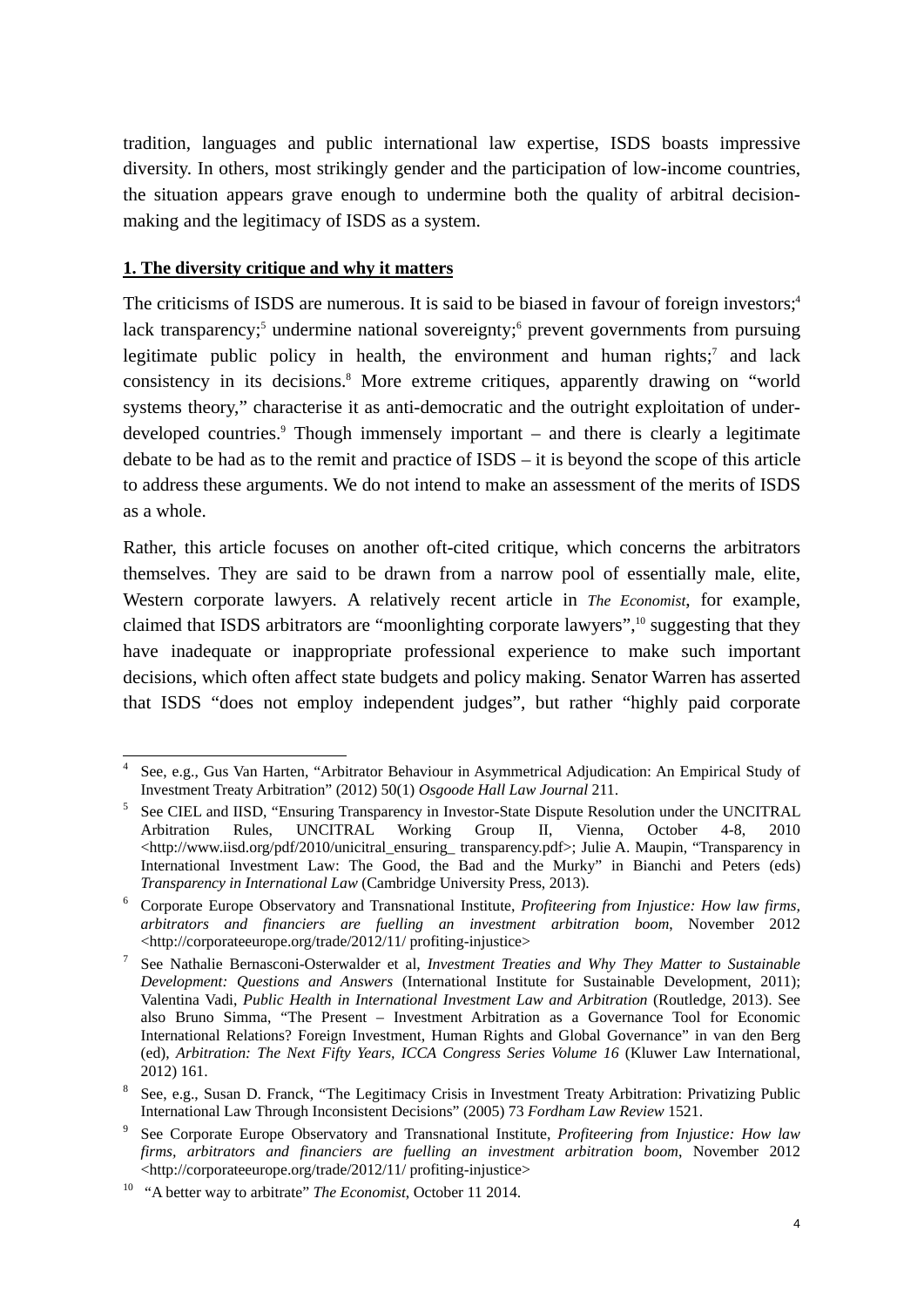lawyers",<sup>11</sup> while others have advanced the more nuanced argument that many seem to have a background stronger in private, rather than public, international law.<sup>12</sup> Certain NGOs have put it more bluntly, describing them as "pro-business, males and from the rich North".<sup>13</sup> Scathing rebukes come from within the arbitration profession too, such as the following from Dr KVSK Nathan:

"An observer from planet Mars may well observe that the international arbitration establishment on Earth is white, male and English speaking and is controlled by institutions based in the United States, England and mainland European Union."14

It would not doubt strike the alien observer as a little odd, given that (i) most humans are not white; (ii) most are not from those three regions; and (iii) about half are female. Although not always articulated as such, one way of interpreting these critiques is that investment treaty tribunals lack diversity. If true, the issue is a serious one. Diversity is important, and it is worth briefly explaining why.

Diversity is a concept that is often championed as a virtue without any explanation or, one might suspect, understanding of why this is so. The concept is both broader and more nuanced than many realise. To understand its merit, it is useful to distinguish between different manifestations of diversity, their respective benefits, and how each might be relevant to ISDS tribunals. Three aspects stand out as particularly relevant in our context.

First, and most obviously, there is diversity of expertise. Any body engaging in a complex undertaking needs this attribute. It is why building a house needs not only builders, but also architects, engineers, accountants and, yes, lawyers.15 Arbitration counsel often draw on economists, forensic accountants, law professors, paralegals and administrative assistants, to name just a few, to help them make their case. And, naturally, a tribunal may benefit when its members have expertise in different bodies of law, sectors and jurisdictions. Most relevantly to ISDS, it may be desirable that tribunals be composed of arbitrators with a mix of government and private sector experience, from different legal systems, with knowledge of both private and public international law.

Second, there is a body of evidence in behavioural studies and judicial studies which suggests that social diversity can improve the quality of group reasoning and decisionmaking. That is, a group of people of varying ethnicities, gender and social background appear – by reason of their diversity alone – to make more informed and better decisions. This is a less obvious benefit, so it deserves closer attention.

 $11$  Warren, above n 3.

<sup>&</sup>lt;sup>12</sup> Anthea Roberts, "Power and Persuasion in Investment Treaty Arbitration: The Dual Role of States" (2010) 104 *The American Journal of International Law* 179, 207n134 13 Corporate Europe Observatory and Transnational Institute, *Profiteering from Injustice*, above n 6.

<sup>14</sup> Dr. K.V.S.K. Nathan, "Well, Why Did You Not Get the Right Arbitrator?", 15 *Mealey's International Arbitration Reports* 24 (July 2000). 15 See Katherine W. Phillips, "How Diversity Makes Us Smarter" (2014) 311(4) *Scientific American*.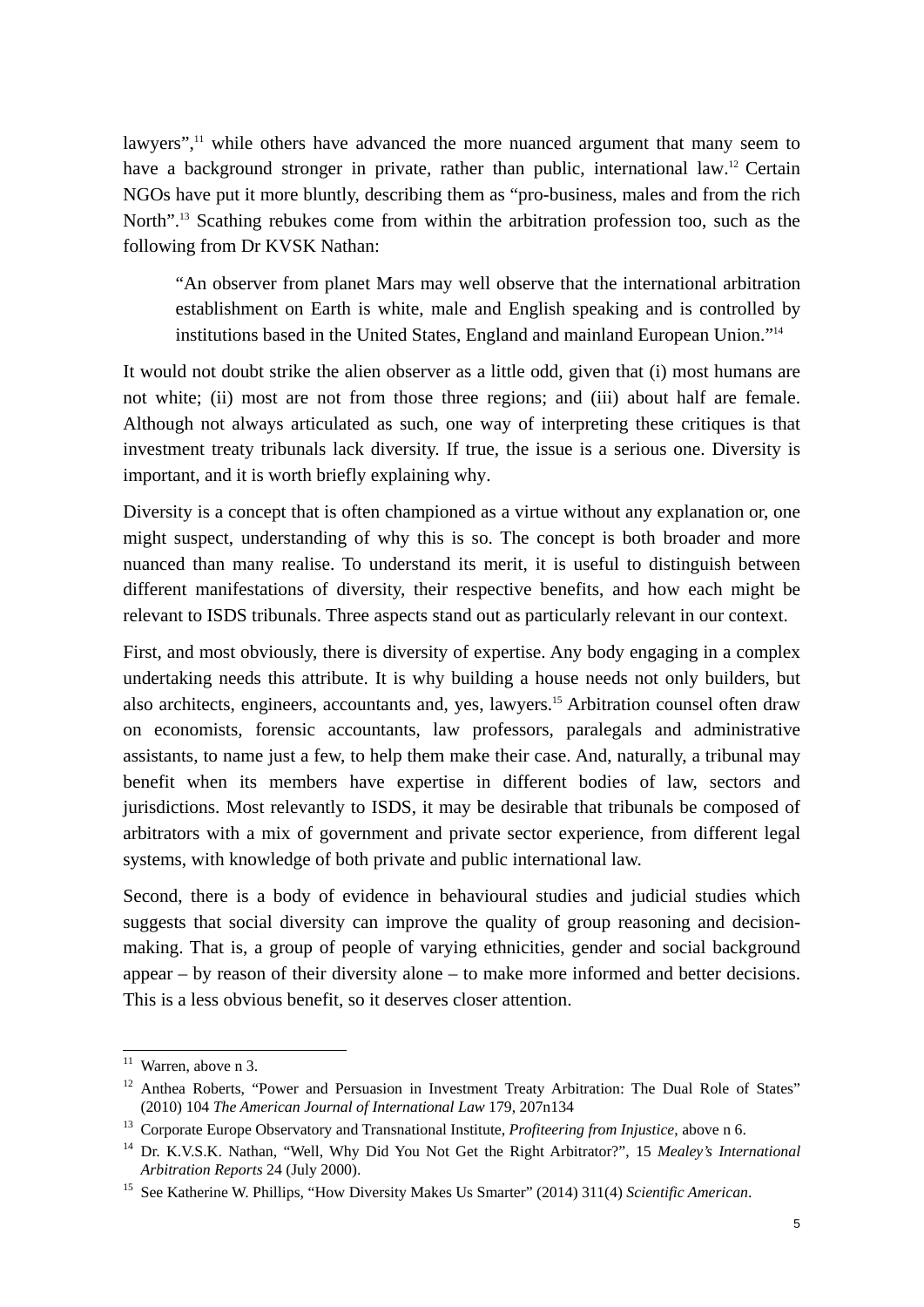Representative examples of this research can be readily found both inside and outside adjudicatory bodies. The typical experiment entails a small ethnically diverse group discussing a controversial topic. Remarkably, when a dissenting opinion comes from a person of a different ethnicity, that view is considered more novel and leads to more extensive consideration of the issues than when the same dissenting opinion comes from a person whose ethnicity the listener shares.16 The field of "judicial studies" in the US has identified similar trends, examining the gender, ethnic and ideological composition of US courts. For example, the results of one study indicate that the presence of a female judge or judge from a minority ethnic group on a three-judge panel has a "deliberative effect". That is, it appears to shift the views of the male and non-minority judges by comparison to their previous decisions and cause them to explore a wider range of arguments.17 It does, in other words, what John Rawls neatly described as "combining information and enlarging the range of arguments".18 Cass Sunstein has gone even further, concluding that the diverse ideological composition of a court actually moves its decision in the direction of what the law requires.<sup>19</sup>

ISDS faces the charge that there is insufficient diversity of gender and nationality, as well as a kind of socioeconomic assertion that the arbitrators come from a global, Western elite. There appear to be no comparable empirical studies on social diversity in the context of investment arbitration; therefore we must extrapolate based on research on national judiciaries. The limitations on that extrapolation should be noted. Most obviously, the vast majority of these studies come from only one jurisdiction: the US. There may be differences which mean the findings do not hold elsewhere. Moreover, "judicial studies" tend to focus on particularly controversial areas of law, where social diversity may be more significant, such as affirmative action, death penalty and pornography cases. It may be, as Joshua Karton has suggested, that this is less important in international commercial arbitrations, which rarely involve such "politically-charged issues".20

But investment arbitration may be different as it often concerns contentious issues relating to the limits of government action, the role of the state in a crisis, public health, environmental regulation and human rights. Moreover, the "judicial studies" findings have

<sup>&</sup>lt;sup>16</sup> See, e.g., Anthony Lising Antonio et al, "Effects of Racial Diversity on Complex Thinking in College Students" (2004) 15 *Psychological Science* 507.

<sup>&</sup>lt;sup>17</sup> See Donald R. Songer and Kelley A. Crews-Meyer, "Does Judge Gender Matter? Decision-Making in State Supreme Courts" (2000) 81(3) *Social Science Quarterly* 750; Charles M. Cameron and Craig P. Cummings, "Diversity and Judicial Decision-Making: Evidence from Affirmative Action Cases in the Federal Courts of Appeals, 1971-1999" (2003) *Columbia Law Review.*

<sup>18</sup> John Rawls, *A Theory of Justice* (Harvard University Press, 2009), 359.

<sup>&</sup>lt;sup>19</sup> Professor Sunstein's study covered three-judge panels on the Federal Court of Appeal for the District of Columbia Circuit from 1970 to 2002 and took into account whether the judge was appointed by a Democratic or Republican president. See Cass R. Sunstein, *Why Societies Need Dissent* (Harvard University Press, 2003).

<sup>&</sup>lt;sup>20</sup> Joshua Karton, "International Arbitration Culture and Global Governance" in Mattli and Dietz (eds) *International Arbitration and Global Governance: Contending Theories and Evidence* (Oxford University Press, 2014), 13.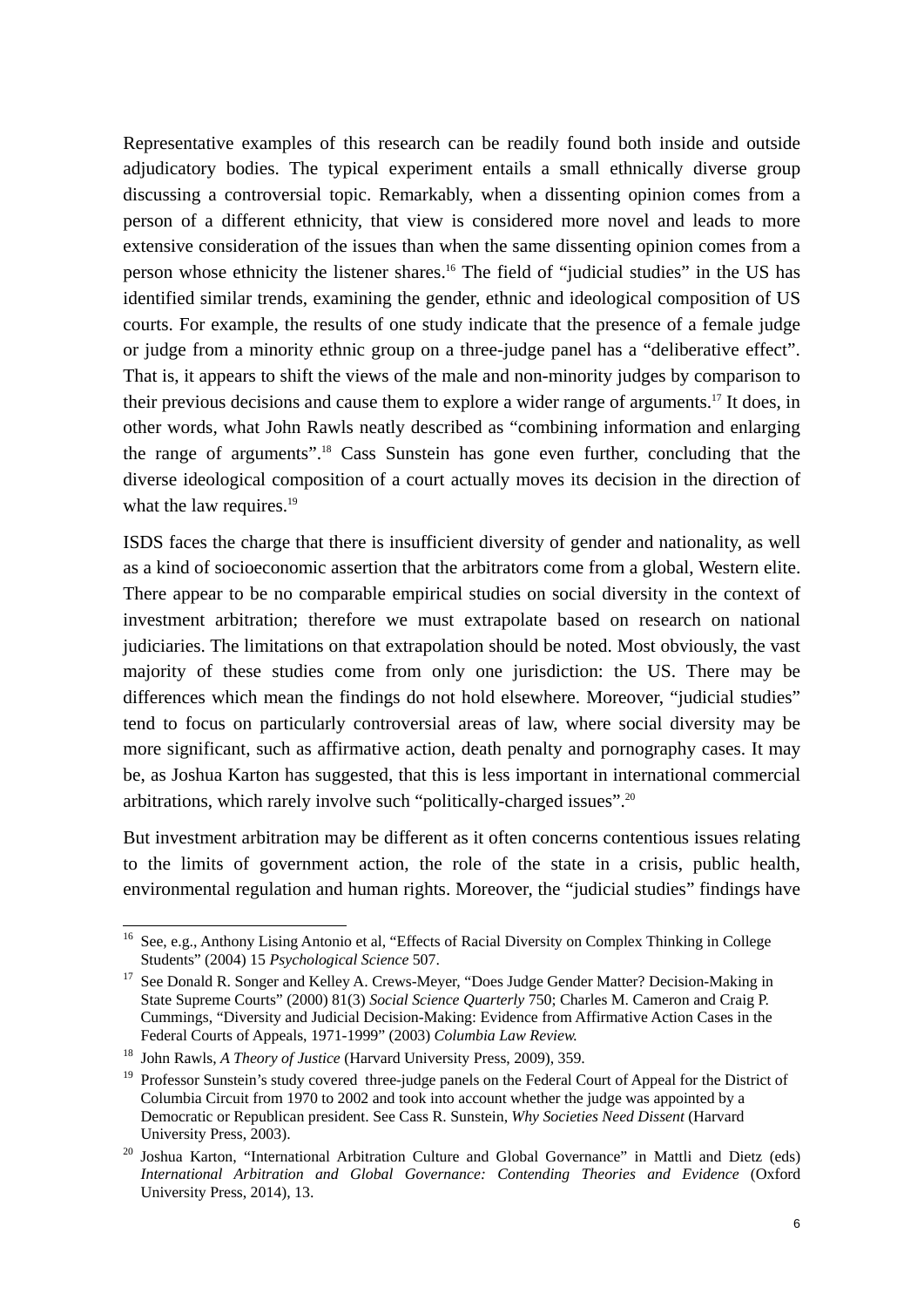an intuitive appeal. The approach of all adjudicators is informed by their life experience and personal inclinations. It is thus unsurprising that debating a complicated issue with a person with different experience and inclinations might lead to a more wide-ranging exploration of the arguments. Accordingly, it is a reasonable assumption that diverse ISDS panels would benefit from this deliberative effect.

Third, any organisation exercising public or quasi-public authority must be concerned with its own legitimacy. Research on national judiciaries in the US and UK indicates a correlation between judicial diversity and the public's belief in the fairness of those courts. Specifically, ethnic minorities which are under-represented in the judiciary report significantly lower trust in courts, and many court staff cite greater diversity in the judiciary as the best measure to increase public confidence.<sup>21</sup> The analogy that can be drawn between these studies and ISDS is not perfect. In the US, where many such studies are in the context of criminal matters, disparities in conviction and imprisonment rates probably play an exacerbating role in undermining public trust among minority groups.<sup>22</sup> That said, the findings reflect a centuries-old phenomenon: confidence is likely to be lower in institutions which do not appear representative of those over whom they exercise power. This may be a greater concern to ISDS than it would be for many national judiciaries. The US Supreme Court is unlikely to be abolished any time soon, but investment treaties can expire or be terminated much more easily. If public backlash and state scepticism are sufficient, investment arbitration could disappear within a few decades. So if a lack of diversity is feeding into legitimacy issues for ISDS, the problem is an urgent one.

Certainly, diversity is not the only factor which affects a regime's legitimacy and should not be thought a panacea. The ISDS debate in Australia is illustrative of this. Australia has been party to only one investment treaty dispute, which concerns its tobacco plain packaging legislation. The tribunal is, at least by ISDS standards, fairly diverse. But this is seemingly irrelevant. The public outcry against ISDS focuses on a perception that ISDS limits the Government's ability to enact a legitimate public health policy and that a foreign tobacco company has an avenue of legal redress not available to domestic companies.

Similarly, bear in mind that diversity is just one value among the complex mix of factors which can make up a good tribunal, and a tribunal is not necessarily bad because it lacks diversity in a particular respect. Moreover, it has certain costs in a system like ISDS. Specifically, a large and diverse group of people ruling on similar treaties probably increases the likelihood of inconsistent decisions. The senior national and international courts tend to have no more than 15 members, who serve for many years. Their decisions are inevitably more consistent than a group of 500. Critics of ISDS sometimes emphasise

<sup>21</sup> See Cheryl Thomas, *Judicial Diversity in the United Kingdom and other Jurisdictions: A Review of Research, Policies and Practices*, Report for the Commission for Judicial Appointments (2005), 56-60. 22 Ibid, 57.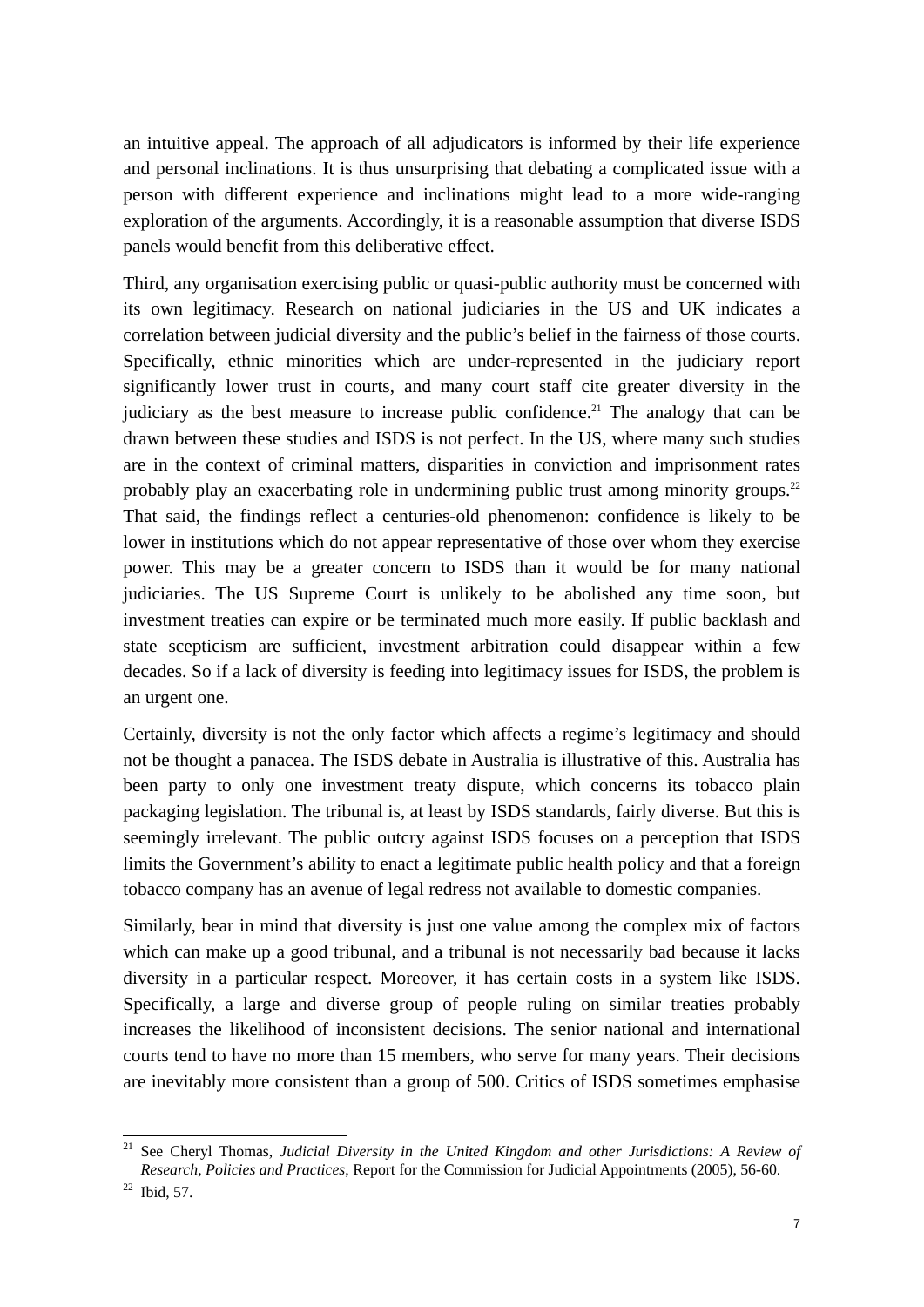this on one hand (pointing to inconsistent decisions), $23$  while ignoring on the other the diversity benefit of such a large number of decision-makers within the system. The evidence, as discussed above, simply suggests that, other things being equal, diversity has certain benefits. Part 3 will examine to what extent ISDS arbitrators possess this diversity. But first, we need to understand how to empirically assess diversity.

#### **2. Methodology**

l

### *2.1 Existing research*

The study of diversity in adjudicatory bodies has its origins in the legal realism movement in the US. This is, in short, a theory of adjudication which holds that judges make decisions not only through the strict application of legal rules (as asserted by legal formalism), but are also influenced by their social and political context. It suggests that judges' backgrounds and policy preferences play a role in their decision-making, which makes such matters a legitimate topic of research for scholars in law and political science. This led to a flurry of empirical work in "judicial studies", seeking to identify those backgrounds and preferences and establish their effect on outcomes in particular cases, such as those cited in the section above.<sup>24</sup> For some time, these studies were limited to the judiciaries of the US.

In the mid-1990s, Yves Dezalay and Bryant Garth sparked enormous interest in the kind of people appointed to international commercial arbitration tribunals through their groundbreaking study *Dealing in Virtue*. 25 Drawing on Pierre Bourdieu's work on symbolic capital, they conducted interviews focusing on the attributes which gave successful arbitrators such credibility. They identified a generation of "Grand Old Men" who first rose to the top of their national legal professions (typically senior judges and litigators) and made a late transition to arbitration. They explained that this generation, while dominant in the 1970s and 1980s, had since been eclipsed by "Technocrats": usually lawyers at commercial law firms who had spent almost their entire careers specialising in arbitration.

Unsurprisingly, it was natural for interest to grow in the identities of ISDS arbitrators. This began as grumblings from political commentators and NGOs that they tended to be "pale, male and stale". In the mid-2000s, Susan D. Franck began publishing on the applications of empirical research in ISDS and in 2008 compiled data on the nationality and gender of all ICSID arbitrators, concluding that male arbitrators from the OECD dominated the

 $23$  There is some debate as to whether consistent decisions are a valuable aim of ISDS in any case. See Thomas Schultz, "Against Consistency in Investment Arbitration" in Douglas, Pauwelyn and Viñuaels (eds) *The Foundations of International Investment Law: Bringing Theory into Practice* (Oxford

University Press, 2014), 297-316.<br><sup>24</sup> For a useful summary of legal realism and its relationship with studies of diversity, see Thomas, above n 21, 20-21.

<sup>25</sup> Yves Dezalay and Bryant Garth, *Dealing in Virtue: International Commercial Arbitration and the Construction of a Transnational Legal Order* (The University of Chicago Press, 1996).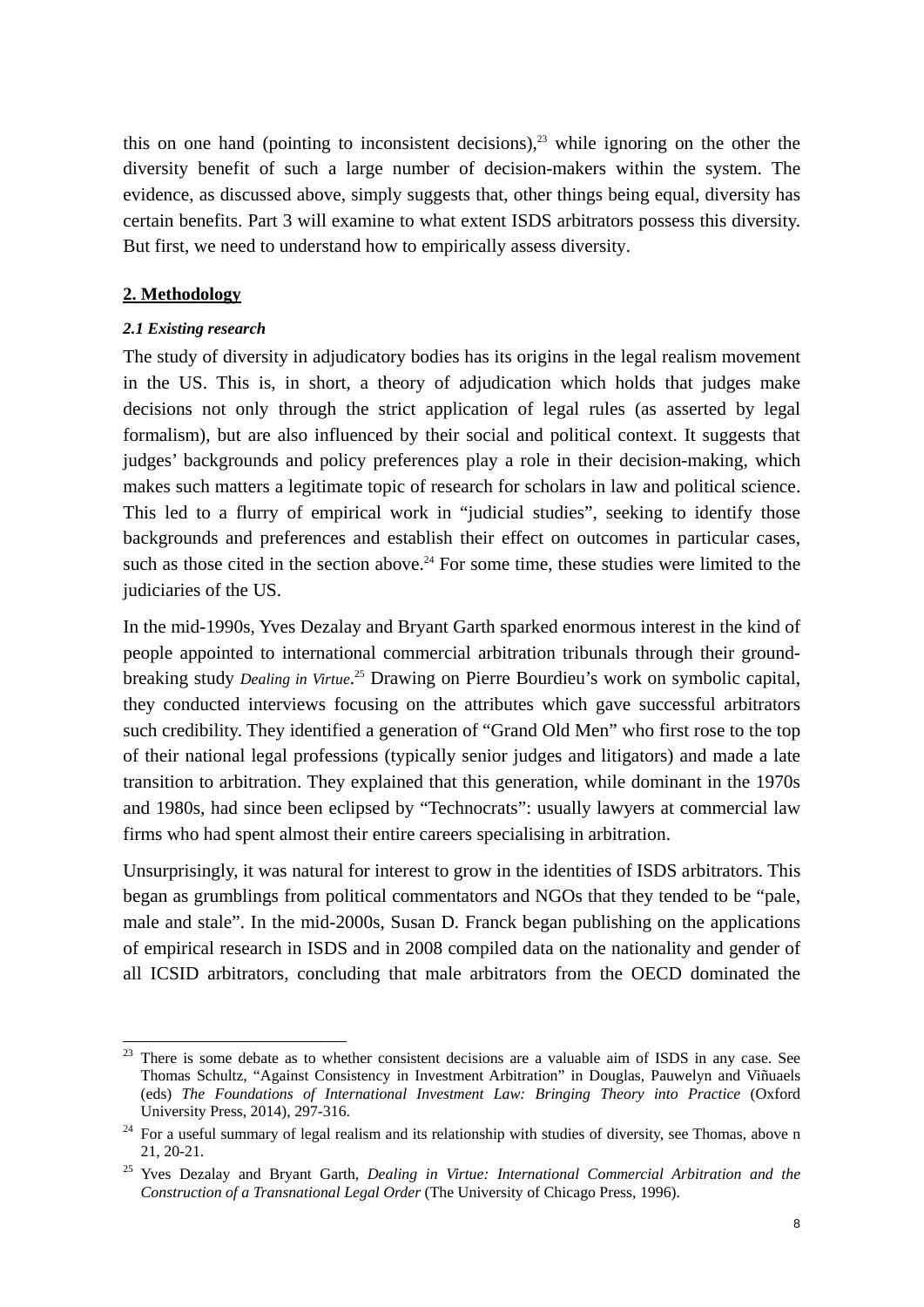pool.26 In the context of international commercial arbitration, Lucy Greenwood and C. Mark Baker's 2012 article explores in some depth the extent and causes of the underrepresentation of women on tribunals.<sup>27</sup> More recently, there have been two large-scale projects to examine certain features of the most appointed ISDS arbitrators. José Augusto Fontoura Costa analysed the professional profiles of all ICSID arbitrators, as well as WTO panellists, although this did not include precise figures or extensive qualitative analysis.<sup>28</sup> Sergio Puig's use of networking analytics to examine the most frequently appointed arbitrators was based on an original (unpublished) database of all ICSID appointed arbitrators up until February 2014.<sup>29</sup> While his article notes similar trends to Professor Franck's, its focus is on social capital rather than background. David Schneiderman's gives an excellent account of "judicial studies" and social background analysis in the context of ISDS, and seeks to use it to explain differing outcomes in some of the major cases against Argentina, but his work only looked at six arbitrators.<sup>30</sup>

#### *2.2. Our methodology*

Our approach differs from the above in both depth (i.e. number of arbitrators) and scope (i.e. diversity factors considered). Though we use a relatively large dataset, our method can be easily stated.

We created a database of the vast majority of the publicly-available investment treaty cases as of December 2014. These were obtained from three sources: ICSID, $31$  ITA Law<sup>32</sup> and the Permanent Court of Arbitration.<sup>33</sup> This totalled 667 cases, with 499 different arbitrators and  $1,969$  individual appointments.<sup>34</sup> We included only ISDS cases in the dataset. Disputes pursuant to private investment agreements between an investor and a state were not included, nor were inter-state arbitrations.

We then listed all of the arbitrators appointed in these cases and the number of times that each had been appointed. We found 52 individuals with ten or more appointments, with a total of 1,072 appointments between them. They represent 54% of appointments in the

33 See http://www.pcacases.com/web/

 $26\,$ 26 Susan D. Franck, "Empirically Evaluating Claims about Investment Treaty Arbitration" (2007) 86 *North Carolina Law Review*, 77-79. See also Susan D. Franck, "Empiricism and International Law: Insights for Investment Treaty Dispute Resolution" (2008) 48(4) *Virginia Journal of International Law* 767.

<sup>&</sup>lt;sup>27</sup> Lucy Greenwood and C. Mark Baker, "Getting a Better Balance on International Arbitration Tribunals" (2012) 28(4) *Arbitration International* 653.

<sup>&</sup>lt;sup>28</sup> José Augusto Fontoura Costa, "Comparign WTO Panelists and ICSID Arbitrators: the Creation of International Legal Fields" (2011) 1(4) *Oñati Socio-Legal Series* 1.

<sup>29</sup> Sergio Puig, "Social Capital in the Arbitration Market" (2014) 25(2) *European Journal of International Law* 387.

<sup>&</sup>lt;sup>30</sup> David Schneiderman, "Judicial Politics and International Investment Arbitration: Seeking and Explanation for Conflicting Outcomes" (2010) 30(2)

<sup>&</sup>lt;sup>31</sup> See https://icsid.worldbank.org/apps/icsidweb/cases/Pages/AdvancedSearch.aspx 32 See http://www.italaw.com/

<sup>&</sup>lt;sup>34</sup> Note that, in some cases, more than three arbitrators were appointed (as when the composition of an annulment committee changed to that in the original proceedings), while others were heard by sole arbitrators.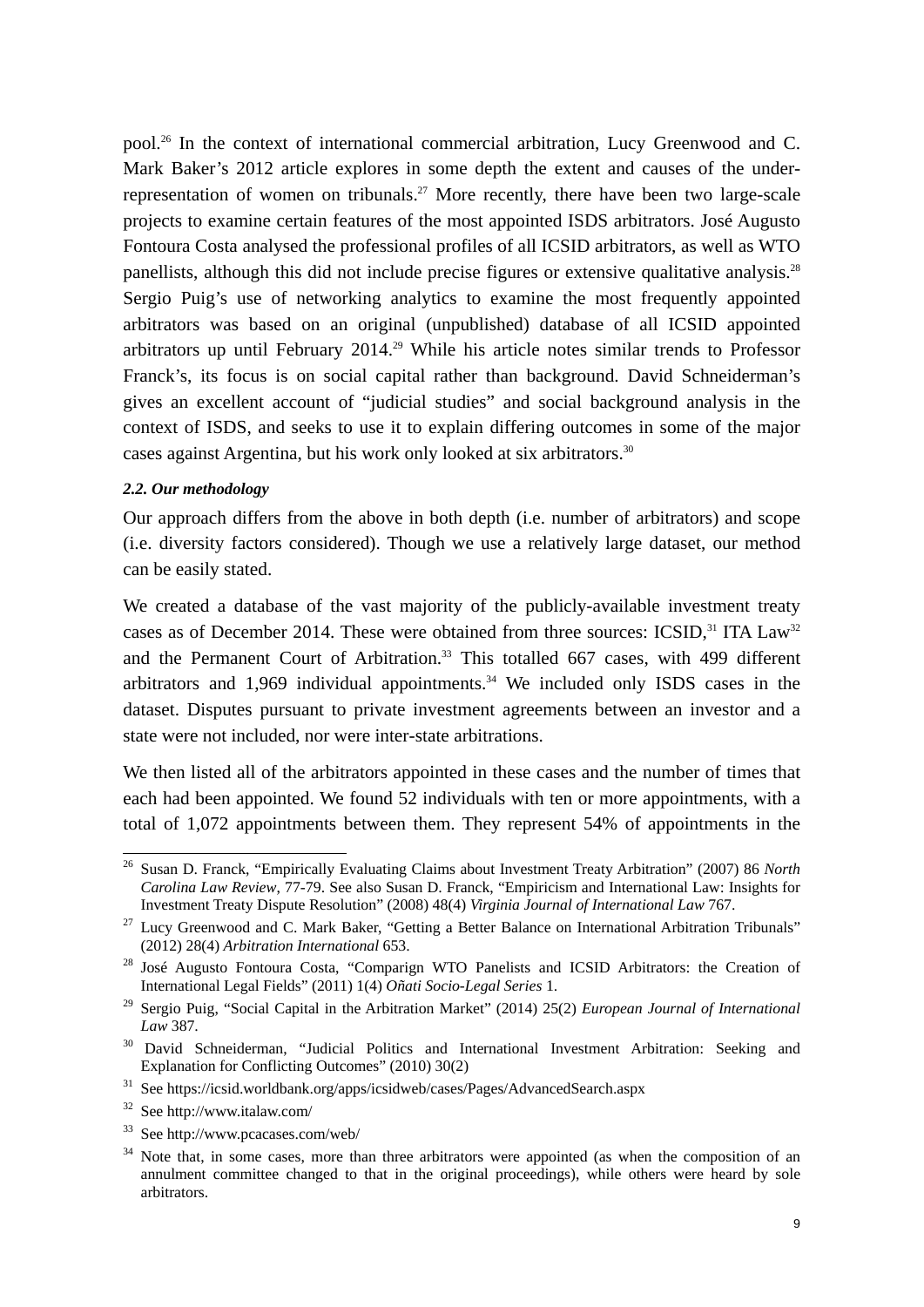dataset. For these 52 arbitrators, we sought to identify seven characteristics of their personal qualities and background. These characteristics are: (i) gender; (ii) nationality (including dual or triple nationality); (iii) the legal tradition of their training (i.e. civil or common law); (iv) the universities they attended; (v) their professional experience; (vi) language skills; and (vii) expertise in public international law other than investment law. This was done through public searches, typically through a combination of researching the arbitrator's own website and the International Arbitration Institute directory.<sup>35</sup> We then compiled this data to gain a picture of how each characteristic fared in terms of diversity.

Some of these characteristics are easily discerned, but others required an original definition. These are as follows:

- *Legal tradition of training*: licence to practice in a given common law, civil law or hybrid system. Merely holding a degree from a common or civil law country is insufficient.
- *University attended*: award of an undergraduate degree or higher by the institution.
- *Experience in government / regulation*: appointment to a position with a state, state agency or regulator. This includes both political and apolitical roles. Advisory services to a government are insufficient.
- *Experience in academia*: appointment as a researcher, lecturer or senior administrative position. Service as a guest lecturer is insufficient.
- *Judicial experience*: appointment as a judge in a national court, or an international judicial organ (such as the International Court of Justice or WTO Appellate Body).
- *Experience in commercial law*: employment in private legal practice or as in-house counsel in the private sector, regardless of the size of the firm. This is the term used to assess the allegation that ISDS arbitrators are "corporate lawyers".
- *Language skills*: a claim to be "native" or "fluent" in a language. Claims to have "working knowledge" of or to be "familiar" with a language are insufficient. Naturally, this relies on the arbitrator's self-assessment.
- *Expertise in public international law other than investment law*: service as a judge or counsel at a court which deals primarily in public international law other than investment law (e.g. the ICJ, WTO Appellate Body or Inter-American Court of Human Rights); significant publications (i.e. multiple refereed journal articles or books) in public international law fields other than investment law; or appointment to a government position requiring knowledge of public international law other than investment law (e.g. treaty negotiator; UN ambassador; legal advisor in a government department of foreign affairs/external relations).

Before moving on to discuss the results, we must note the limitations of our methodology. As with any empirical analysis in arbitration, it is confined to those cases which are

<sup>35</sup> See http://www.iaiparis.com/index.asp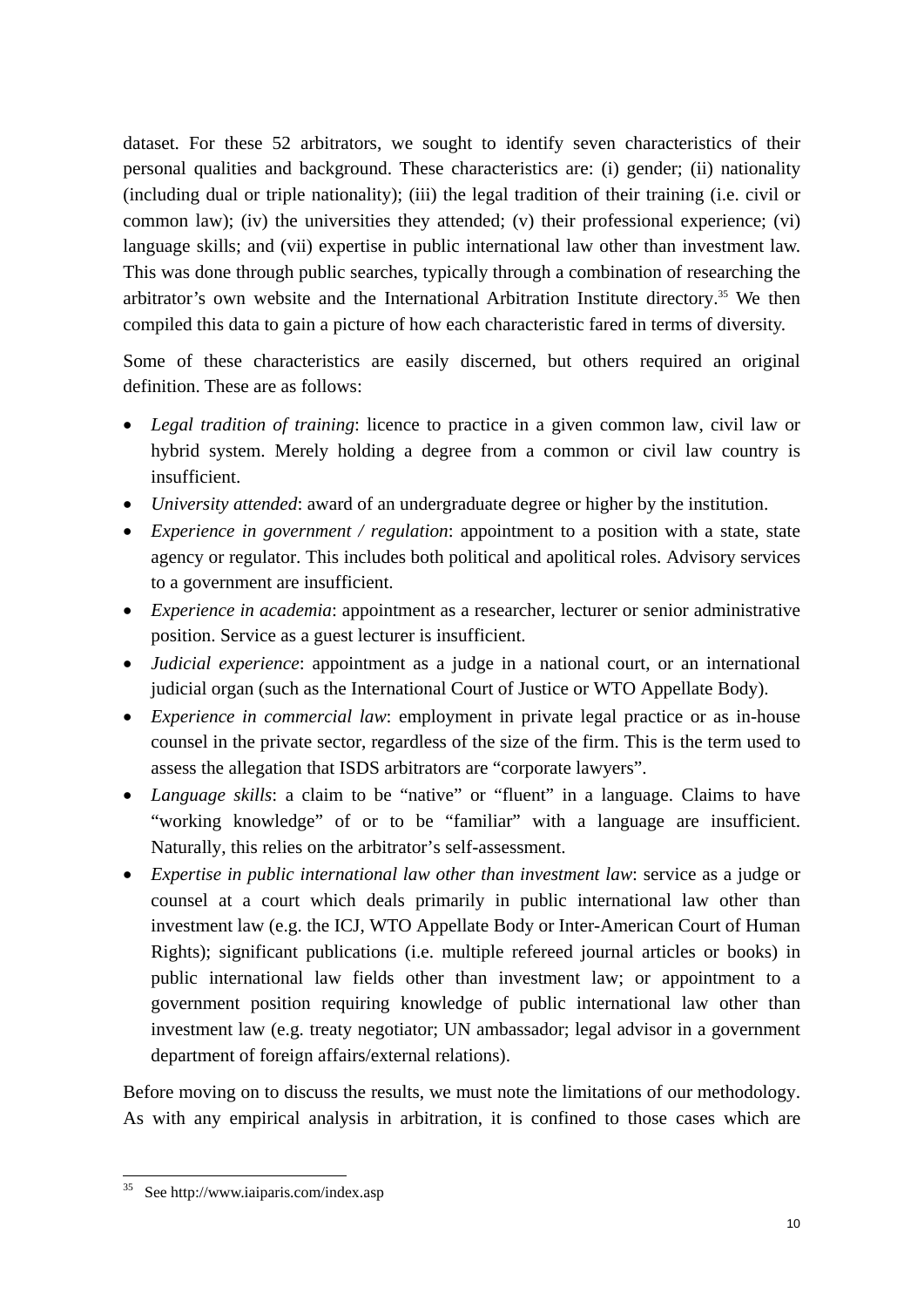publicly available. The number of unpublished cases, which our dataset does not include, is obviously unknown.

Moreover, the characteristics examined do not capture all the elements of diversity discussed above. There is, for example, no ready mechanism for determining the ideological bent of an arbitrator (as Professor Sunstein was able to do in his research by looking at the appointing president). It is sometimes said that certain arbitrators are "proinvestor" or "pro-state", based on which party tends to appoint them.<sup>36</sup> But using the appointing party as a proxy for a particular predisposition of an arbitrator is not very helpful for (i) arbitrators who are most often appointed as chair (either by an institution, the co-arbitrators or jointly by the parties) or (ii) arbitrators whose appointments have come from investors and states in roughly equal proportions. Further, as with "judicial studies," it is not obvious how socioeconomic background can be measured. As discussed in Part 3, nationality and university education may give some indications of a person's life experience and, perhaps, worldview, but these are far from perfect.

Further, it is worth noting that the cases in our sample go back many years, with a handful of cases from the 1970s. The vast majority of cases are from the early 2000s onwards. So while the picture is a recent one, it should not be thought that the dataset is a snapshot of merely current ISDS cases. With these limitations in mind, let us turn to the results.

### **3. The results and discussion**

#### **3.1. Gender**

Historically, a lack of gender diversity was most objectionable from the perspective of equity and fairness. Adjudicatory bodies fifty years ago lacked female participation because of significant formal and informal barriers to women's entrance into the legal profession. Today, many states have laws that outlaw discrimination based on gender and some states and corporations have adopted policies to positively encourage gender diversity. But gender diversity is important for reasons in addition to equity and fairness. As noted in Part 1, there is empirical evidence to suggest that panels with at least one female judge tend to have a higher quality of reasoning, in some respects, than an all-male panel. Likewise, the absence of women in a regime like ISDS makes it more easily subject to a charge that it lacks legitimacy.

This is one of the more frequently discussed diversity topics in arbitration, so the statistics will come as little surprise.<sup>37</sup> They can be presented in one of two ways. On the one hand, 21% of the tribunals in our total dataset included at least one female arbitrator. On the other, this figure hides the fact that the female tribunal member in the majority of cases tends to be one of two people: Brigitte Stern or Gabrielle Kaufmann-Kohler. Professor

l  $36$  Charles N. Brower is supposedly the favourite of investors, while Brigitte Stern is said to be host states' preferred choice.

See, e.g., Greenwood and Baker, above n 27 and Franck, "Empirically Evaluating Claims about Investment Treaty Arbitration", above n 26.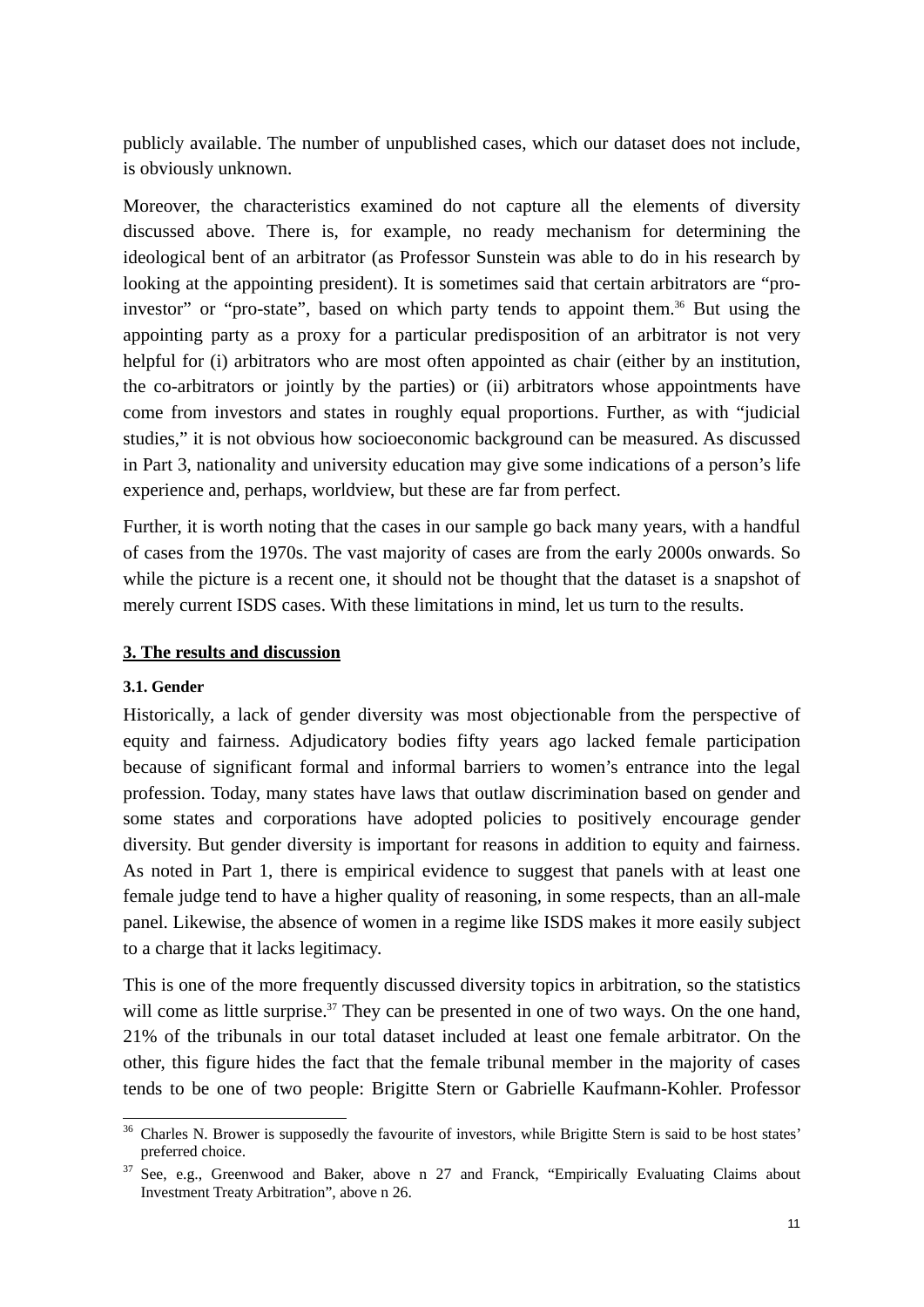Stern is (by some distance) the most frequently appointed ISDS arbitrator. Professor Kaufmann-Kohler is the sixth most appointed. No other women appear in our sample of 52, and only two more (Teresa Cheng and Yas Banifatemi) appear in the top 100. Out of the entire dataset of 499 arbitrators, only 25 are women. In other words, 95% of participants in ISDS tribunals are men – not far off the rate at the Bullingdon Club. This figure has changed little since research carried out by professors almost a decade ago,  $38$ and is comparable to the figures established, in the context of international commercial arbitration generally, by Greenwood and Baker.<sup>39</sup> Quite rightly, members of the arbitration community tend to be embarrassed by this, and few try to defend it. Is there anything that can be said in mitigation?

One might suspect that the numbers are dragged down by the participation in ISDS of many countries which offer few prospects for women in the legal profession. Perhaps ISDS, because of its global nature, is simply a more accurate reflection of global discrimination than, say, the superior courts of England and Wales. This may play some role. We cannot be surprised that a country like Saudi Arabia produces no female arbitrators: its first four female lawyers were licensed in 2013. But the vast majority of ISDS arbitrators come from countries with no formal barrier to female participation in the legal profession (see the nationality section below). This leads to a second possible explanation.

The problem may be the legal profession in general. The available data suggest that women are under-represented in senior legal positions around the world, so ISDS may simply be one example of this broader trend. This is undoubtedly part of the explanation. In most jurisdictions, senior lawyers and judges are overwhelmingly male. But again, this is unlikely to be the whole picture: the under-representation seems more acute in ISDS than elsewhere. Take the example of law firms in the UK, where reliable data is available. Though unimpressive, the figures are nowhere near 5%. Around a quarter of partners in UK firms are women.<sup>40</sup> Even in the five so-called "Magic Circle" firms, which tend to perform poorly on a range of diversity measures, the figure is around 18%.<sup>41</sup> And yet, while well-represented among the arbitrators in our list of 52, none of the Britons are women.

So other factors must be at play, and we can do little more than speculate as to why this is so. One possibility is age. The number of women in senior legal positions has been gradually increasing for the past two decades, but there may be an additional lag in ISDS because most arbitrators tend to be much older than a typical law firm partner, or even senior judge. Indeed, many ISDS arbitrators are ex-judges from senior courts that included

<sup>&</sup>lt;sup>38</sup> See Franck, "Empirically Evaluating Claims about Investment Treaty Arbitration", above n 26.

<sup>&</sup>lt;sup>39</sup> Greenwood and Baker, above n 27, 655-656.

<sup>&</sup>lt;sup>40</sup> Chambers Student, 2014 Gender in the Law Survey, available at http://www.chambersstudent.co.uk/where-to-start/newsletter/2014-gender-in-the-law-survey

<sup>41</sup> Ibid.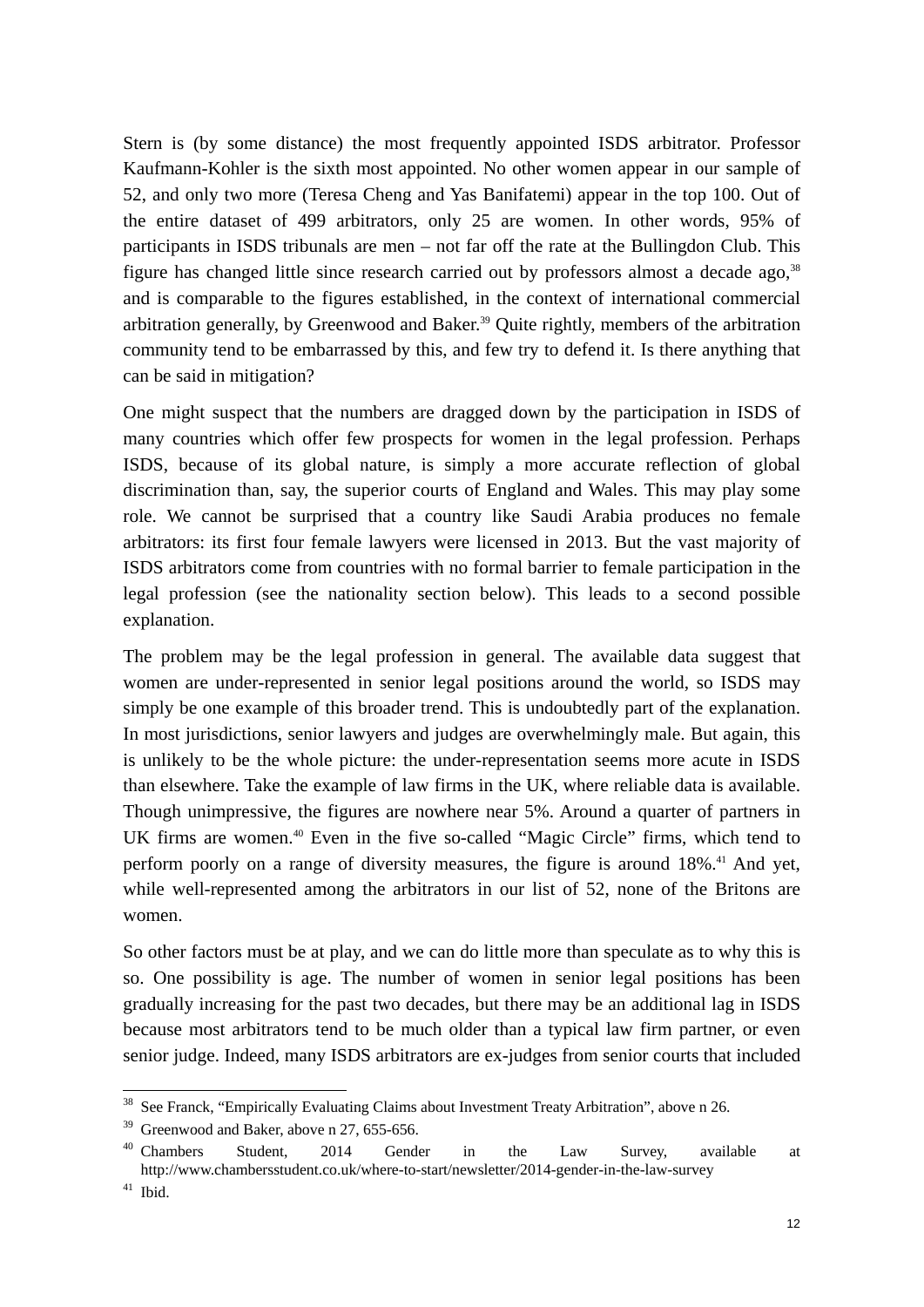no women at the time of their service. Another factor may be the lack of a centralised institutional actor able to push for greater female participation. A progressive government or appointing body can do this in judiciaries, just as a progressive managing partner may do so in law firms. In ISDS, the role of ICSID notwithstanding, appointing power is spread across hundreds of parties. But whatever the causes, the inescapable conclusion is that ISDS suffers from a serious lack of gender diversity, which is substantially worse than that faced by the legal profession as a whole in many countries.

### *3.2. Nationality*

l

Though perhaps less important than ever, nationality may inform many elements of a person's worldview and his or her intuitive response to a dispute. A particular practice or set of facts may strike one practitioner as dubious, while appearing perfectly normal to a practitioner from another country. It may therefore be undesirable, from a decision making perspective, to have tribunals dominated by one particular nationality. This seems to be supported by the behavioural studies research outlined above. And even if nationality plays only a small role in arbitrators' conduct and deliberations, as some have suggested, $42$ it is unquestionably important to reassure the parties of the neutrality of the tribunal and reinforce the legitimacy of the system. This legitimacy rationale is reflected in the importance that is placed on nationality in many arbitral institutional rules.<sup>43</sup>

The distribution of nationalities among the top 52 arbitrators is as follows.

| French         | 8              |
|----------------|----------------|
| <b>British</b> | 7              |
| Canadian       | 6              |
| <b>US</b>      | 4              |
| Australian     | 3              |
| Spanish        | 3              |
| <b>Swiss</b>   | 3              |
| Argentine      | $\overline{2}$ |
| German         | $\overline{2}$ |
| New Zealand    | $\overline{2}$ |

#### **Figure 1: most frequently appointed arbitrators by nationality**

See Andreas F Lowenfeld, "The Party-Appointed Arbitrator: Further Reflections" in Newman and Hill (eds) *The Leading Arbitrators' Guide to International Arbitration* (Juris Publishing, 2008), 46.

See, e.g., ICC Rules (2012), Art 9(5); UNCITRAL Rules (2010), Art 6(7); ICSID Convention, Art 39; ICSID Arbitration Rules, Art 1(3).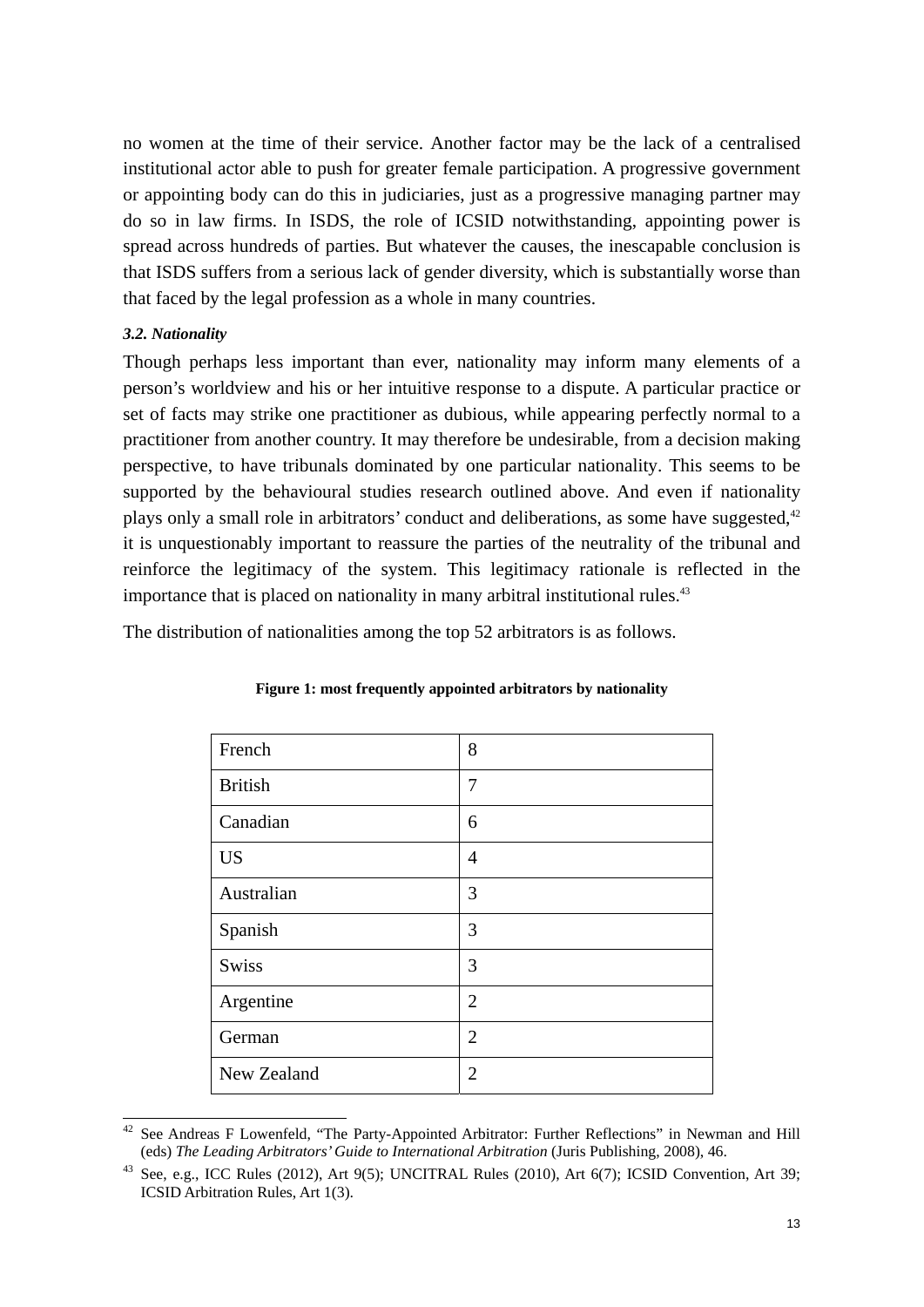| Swedish     | $\mathfrak{2}$ |
|-------------|----------------|
| Bangladeshi | $\mathbf{1}$   |
| Belgian     | $\mathbf{1}$   |
| Bulgarian   | $\mathbf{1}$   |
| Chilean     | $\mathbf{1}$   |
| Colombian   | $\mathbf{1}$   |
| Costa Rican | 1              |
| Dutch       | $\mathbf{1}$   |
| Egyptian    | $\mathbf{1}$   |
| Filipino    | $\mathbf{1}$   |
| Italian     | $\mathbf{1}$   |
| Lebanese    | $\mathbf{1}$   |
| Mexican     | $\mathbf{1}$   |
| Singaporean | $\mathbf{1}$   |
| Slovakian   | $\mathbf{1}$   |

This is probably a greater range of nationalities than many of ISDS' detractors would expect. The 52 arbitrators hold 25 different nationalities.<sup>44</sup> Few industries or institutions could claim this level of national diversity at the highest level. In fact, the cultural diversity of the field of international arbitration is frequently cited by practitioners as one of the main reasons they enjoy working in it. So it is difficult to sustain the accusation that ISDS is dominated by a particular national group. That said, the criticism is sometimes phrased not as a homogeneity of nationalities, but rather, it is said that the figures are skewed in favour of developed countries or, as one NGO phrases it, the "rich North."45 Broken down by region, then, the picture is as follows.

 $\bf 44$ 44 Note that four hold dual nationality: Jan Paulsson (French and Swedish), Philippe Sands (British and French), J. William Rowley (British and Canadian) and Ibrahim Fadlallah (French and Lebanese).

<sup>&</sup>lt;sup>45</sup> A term which has always baffled the authors of this article, whose home country forms part of the "North" despite its proximity to the South Pole.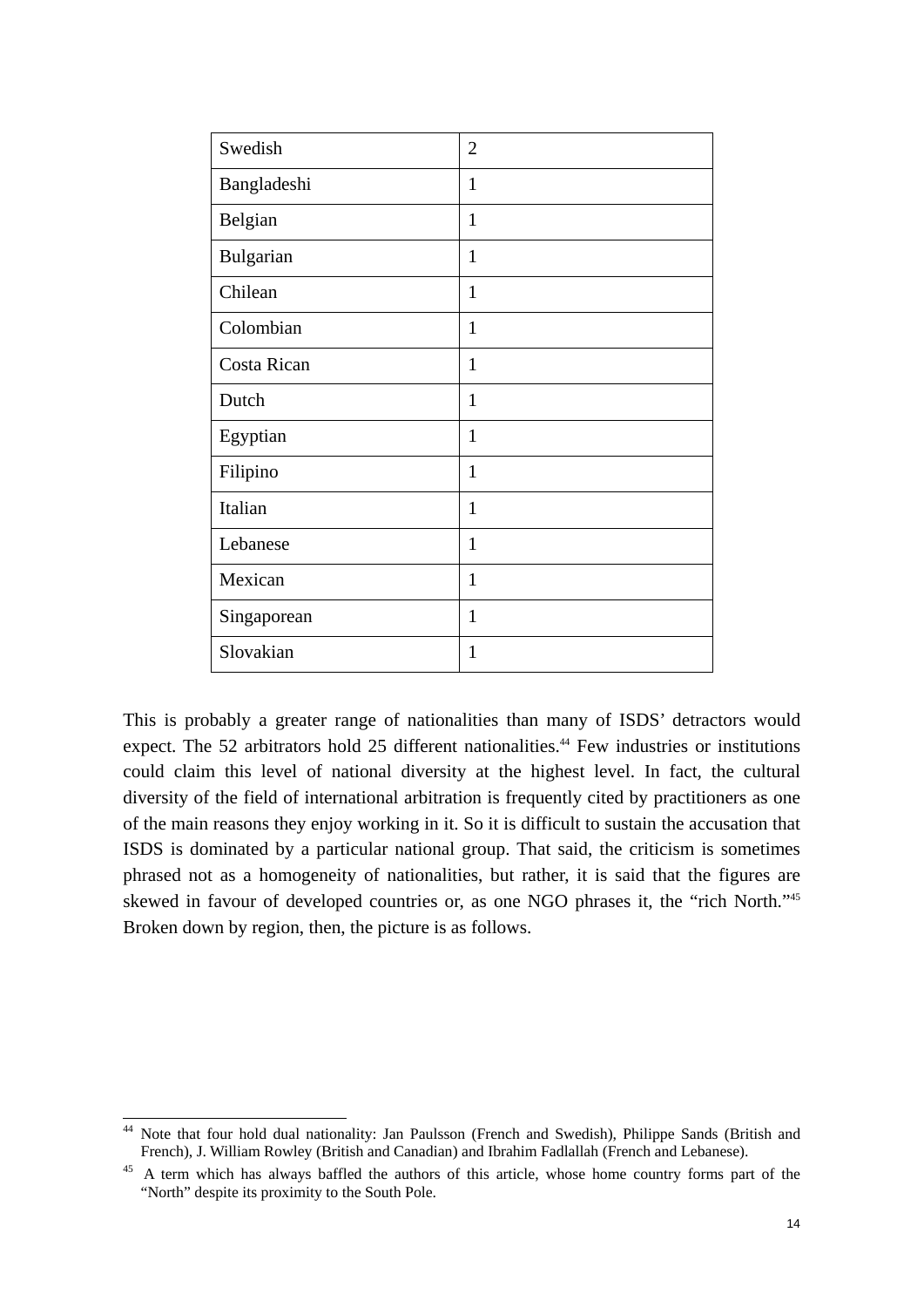

The chart below presents the figures by reference to level of economic development, reflecting the classifications used by the International Monetary Fund. A country is "highincome" (or what many people call "developed") when its gross national income (GNI) per capita is US\$12,746 or more. A "middle-income" country has GNI per capita of between US\$1,045 and US\$12,746, while "low-income" countries are those with GNI per capita below US\$1,045.



**Figure 3: most frequently appointed arbitrators by level of economic development**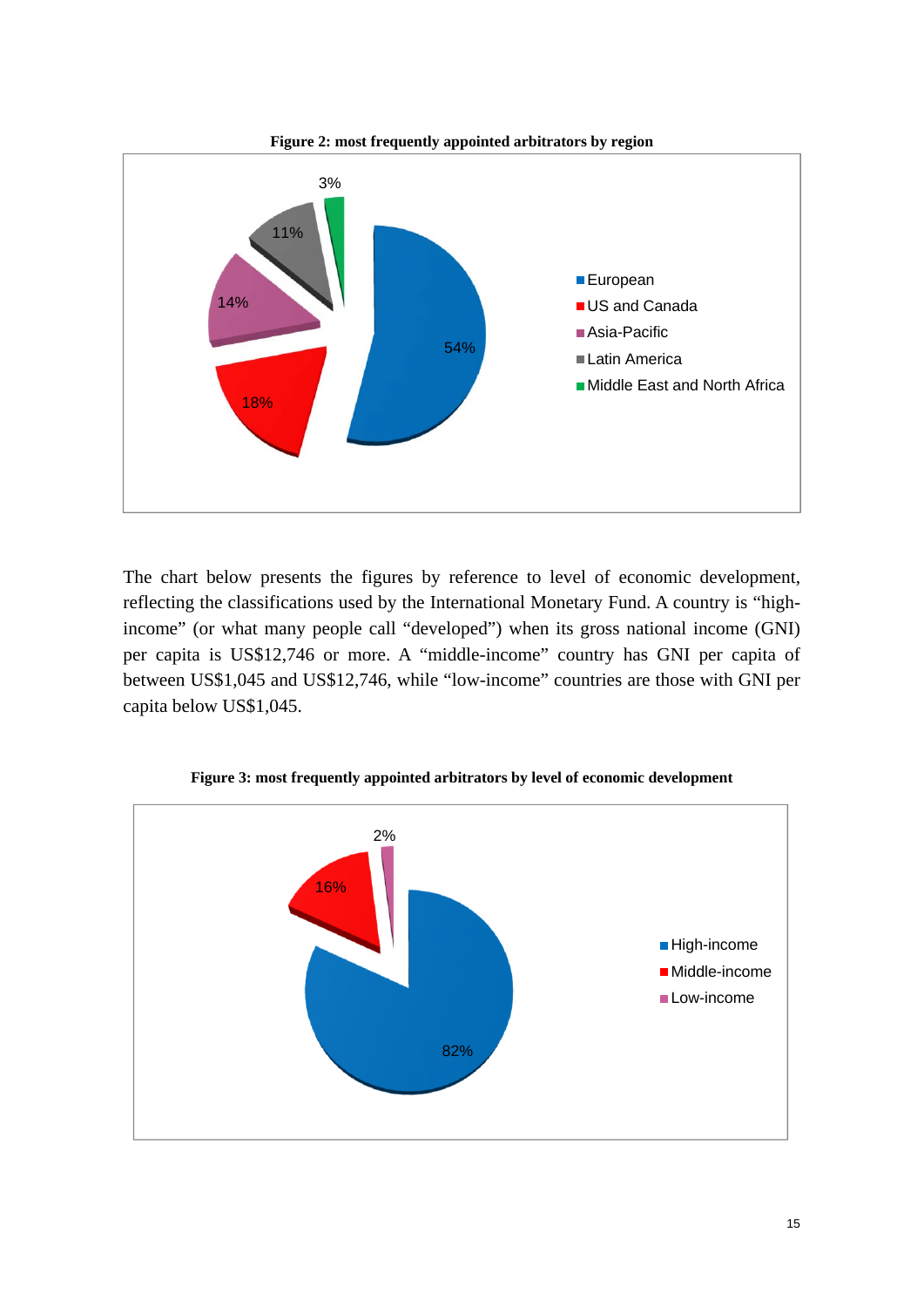Clearly, these numbers are skewed in favour of certain regions and developed countries. There are also some glaring absences. It is remarkable that none of the so-called BRICS (Brazil, Russia, India, China and South Africa) are represented. None are from Sub-Saharan Africa, and five of the eight Asian arbitrators are from Australia and New Zealand, which some may consider to be in some respects "European".<sup>46</sup> Other countries may be said to be "over-represented" given their size and role in global investment. Canada, France, New Zealand and the UK are the most obvious of these.

However, the figures show that this is hardly the exclusive European club which some allege it to be. Notwithstanding the conspicuous absence of Brazilians, Latin America's contribution is roughly equivalent to its share of global population, and probably exceeds its place in global investment. Criticisms that ISDS arbitrators are disproportionately "North American" mask the fact that this largely means "disproportionately Québécois": two of the top ten, L. Yves Fortier and Marc Lalonde, spent their undergraduate years at L'Université de Montréal. Only one US citizen, Charles Brower, appears in the top 20. The US is in fact under-represented given its size and place in international commerce.<sup>47</sup> It is also overly simplistic to pretend that "Europe" is a monolithic entity. The Europeans in the list come from a diverse range of countries, and ISDS tribunals benefit from this. The Bulgarian, Slovakian and Spanish arbitrators in the list were raised and educated in countries that seemed a long way from Brussels and Strasbourg at the time.

Furthermore, the numbers are probably driven in part by innocuous factors. France's significance reflects Paris's place as the global centre of arbitration, home to many of the most notable (French and non-French) practitioners, and its universities have strong traditions in comparative and international law. Similarly, London is an arbitration hub, and the popularity of English law across the world means that its lawyers are disproportionately represented. New Zealand, Canada and Switzerland have the advantage of perceived neutrality, and the latter two boast high numbers of multi-lingual lawyers. Language is no doubt an important factor in international dispute settlement. Most investment arbitration awards are rendered in English, Spanish or French, so it is unsurprising to see so many native speakers of these languages. Conversely, parties simply do not choose Mandarin, Portuguese or Russian as the language of their arbitration, so demand for arbitrators who speak only these languages is non-existent.

One factor related to nationality is less obvious in the data, but should be mentioned nonetheless. While we can argue about the national diversity of this group, what really stands out is that they are not that *national* at all. They tend to be very international people who have strong connections to several places. All regularly work abroad; almost a third

<sup>&</sup>lt;sup>46</sup> It is reasonable enough for there to be debate about where to place Australia and New Zealand. Polling by the Lowy Institute for International Policy, an Australian think tank, indicates that Australians themselves are fairly evenly divided between calling their country part of Asia, Oceania or no region at all, with about 5% claiming it to be part of Europe.

 $47$  This is consistent with the findings of Susan D. Franck in 2007. See Franck, "Empirically Evaluating Claims about Investment Treaty Arbitration", above n 26, 79.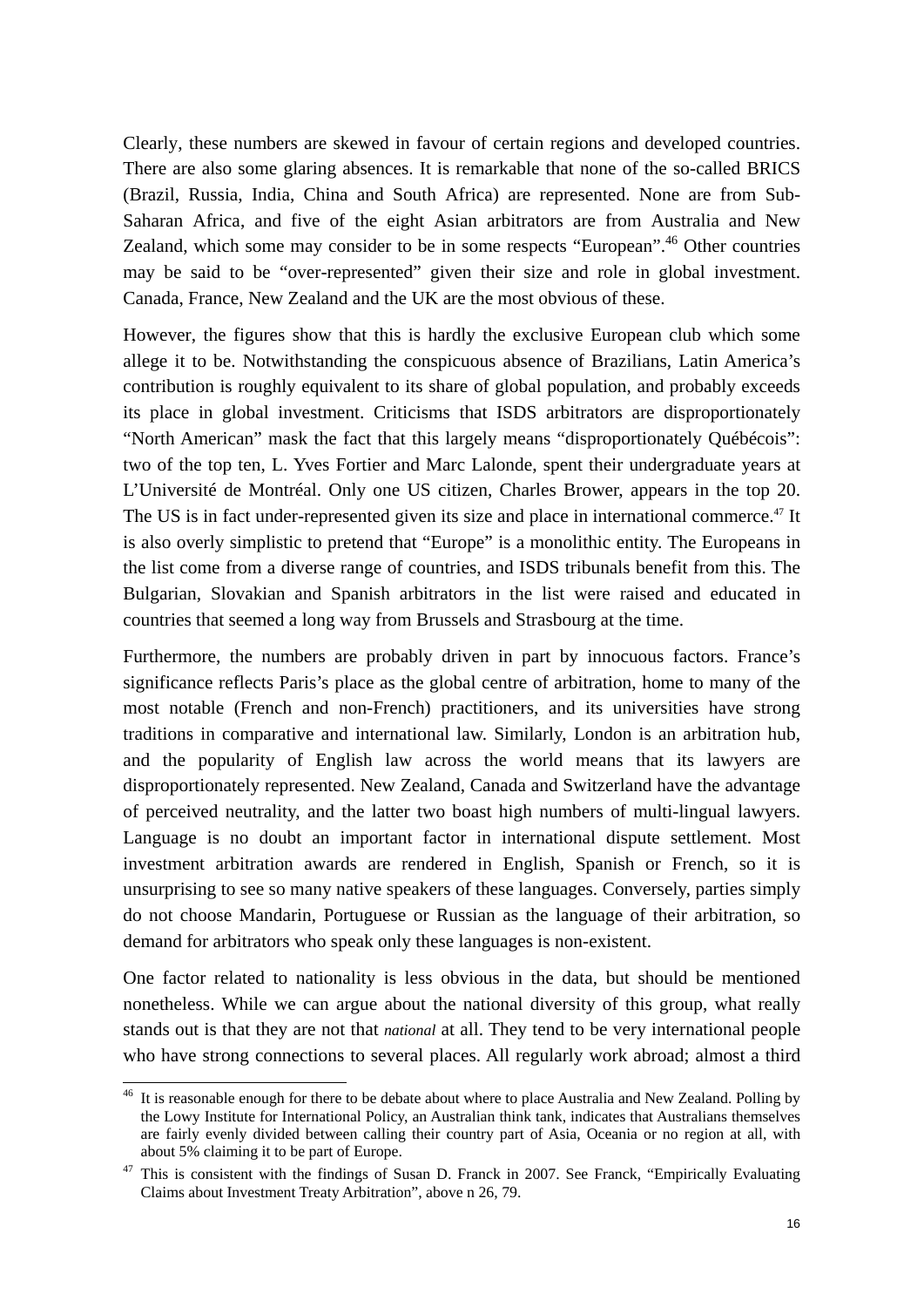hold a degree from a foreign country; and, as noted below, they are remarkably polyglot. This nuance should inform any assertion that ISDS is dominated by particular nationalities.

## *3.3. Legal tradition*

A diversity of legal training is important for similar reasons to national diversity. Despite the convergence encouraged by international arbitration, important substantive and procedural differences exist between the main legal traditions. Examples of these clashes are well known. US lawyers stun Europeans with their expectations in document discovery, and English barristers are baffled by suggestions that they may have a conflict of interest with counsel with whom they share chambers. So long as a divergence in legal cultures persists, it is important to have a tribunal composed of arbitrators sensitive to the differences, and parties' confidence in the system will be limited without such an outlook.

The spread of legal traditions among the arbitrators in our sample is as follows.



#### **Figure 4: legal training and qualification**

As can be seen, this is a fairly balanced distribution. It also probably understates the extent of familiarity which ISDS arbitrators tend to have with other legal families. In addition to the three arbitrators qualified in both systems, 16 of the sample hold a degree from a country in whose system they are not admitted. More importantly, practising international arbitration probably gives these arbitrators greater exposure to different legal families than is typical of most practitioners.

The slight civil law bias reflects the fact that, on sheer numbers, most countries have a civil law system. It is also due to certain civil jurisdictions having strong traditions of arbitration and comparative law (such as France, Switzerland, Lebanon and Egypt) and because some of the major common law countries, notably the US and the UK, may suffer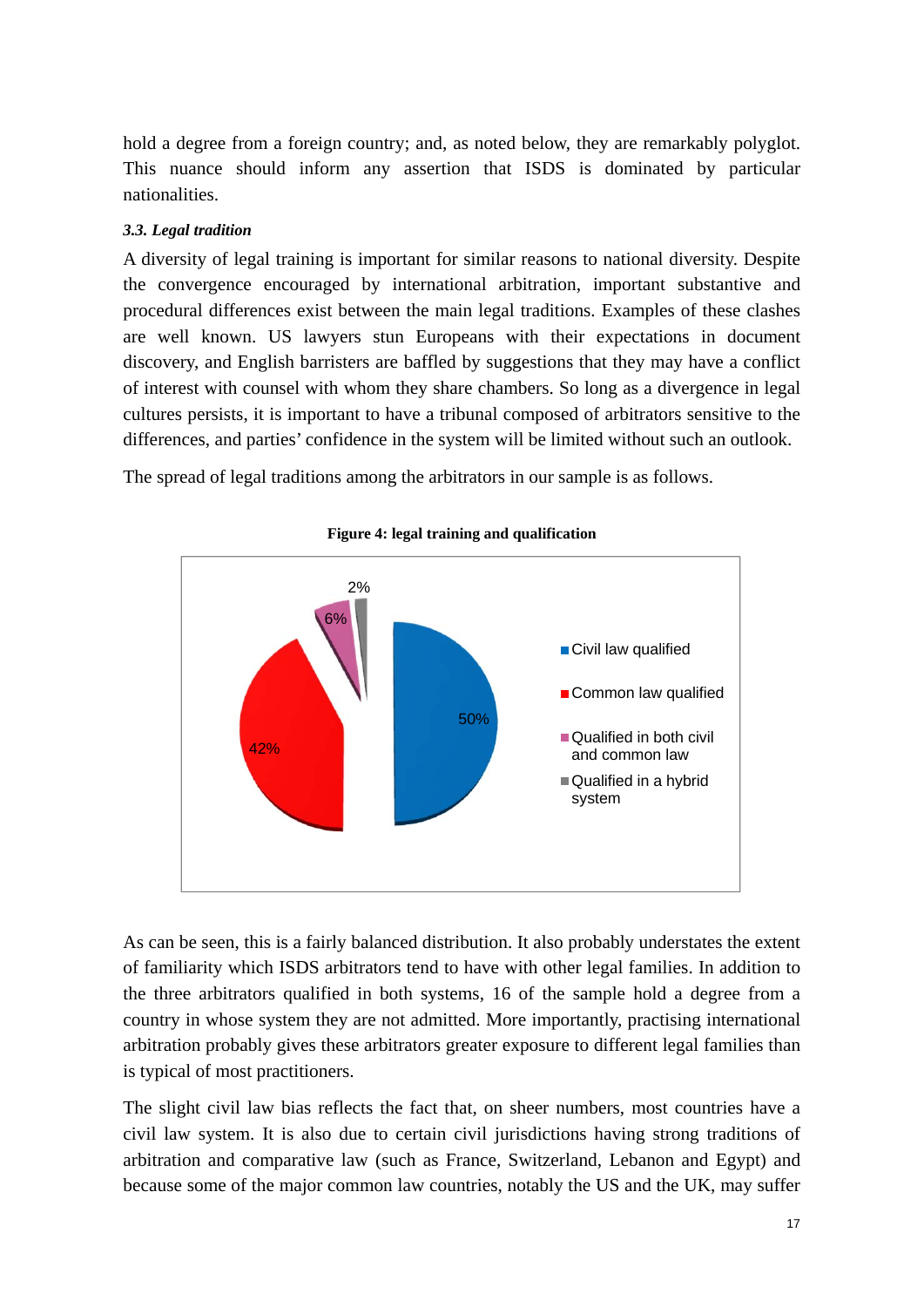from a perception of a lack of neutrality in certain cases. One absence worth noting is that this group seems to have little experience in the *Shari'a*. With the notable exception of Egypt,<sup>48</sup> few states in the Muslim world have much experience of ISDS and, in any case, it is rare to find a published award in which the *Shari'a* plays a significant role. To the extent that investment treaty disputes are said to be on the rise in states where the *Shari'a* is important to the legal system, it would be important for the legitimacy of the system that suitable arbitrators emerge. On the whole, however, it can be said that ISDS's diversity issues do not lie in a bias towards a particular legal system; the diversity of experience is in fact quite impressive.

### *3.4. University*

l

University education, particularly the undergraduate years, may have a formative influence on one's intellectual views and personal biases. Even the most senior lawyers sometimes cite a university lecturer as having left a lasting impression and directed their career in a particular way. For this reason, it seems undesirable to have a tribunal composed of arbitrators who all had the same university experience. Moreover, university education may be an (admittedly crude) proxy to assess the socioeconomic diversity of ISDS arbitrators. If all arbitrators are Oxbridge or Ivy League educated, it may reflect a bias towards wealth and privilege, as well as a barrier to entry for those without such backgrounds.

The distribution of universities attended by the arbitrators is displayed below. It can be seen that most of the universities were attended by only one arbitrator in the sample, with only a handful of institutions claiming two arbitrators or more. It should be noted that this includes degrees from undergraduate to PhD, and most ISDS arbitrators have attended more than one institution.

Egypt is now the fourth most frequent respondent in ISDS, with 23 known claims against it. See UNCTAD, *Recent Developments in Investor-State Dispute Settlement*, April 2014.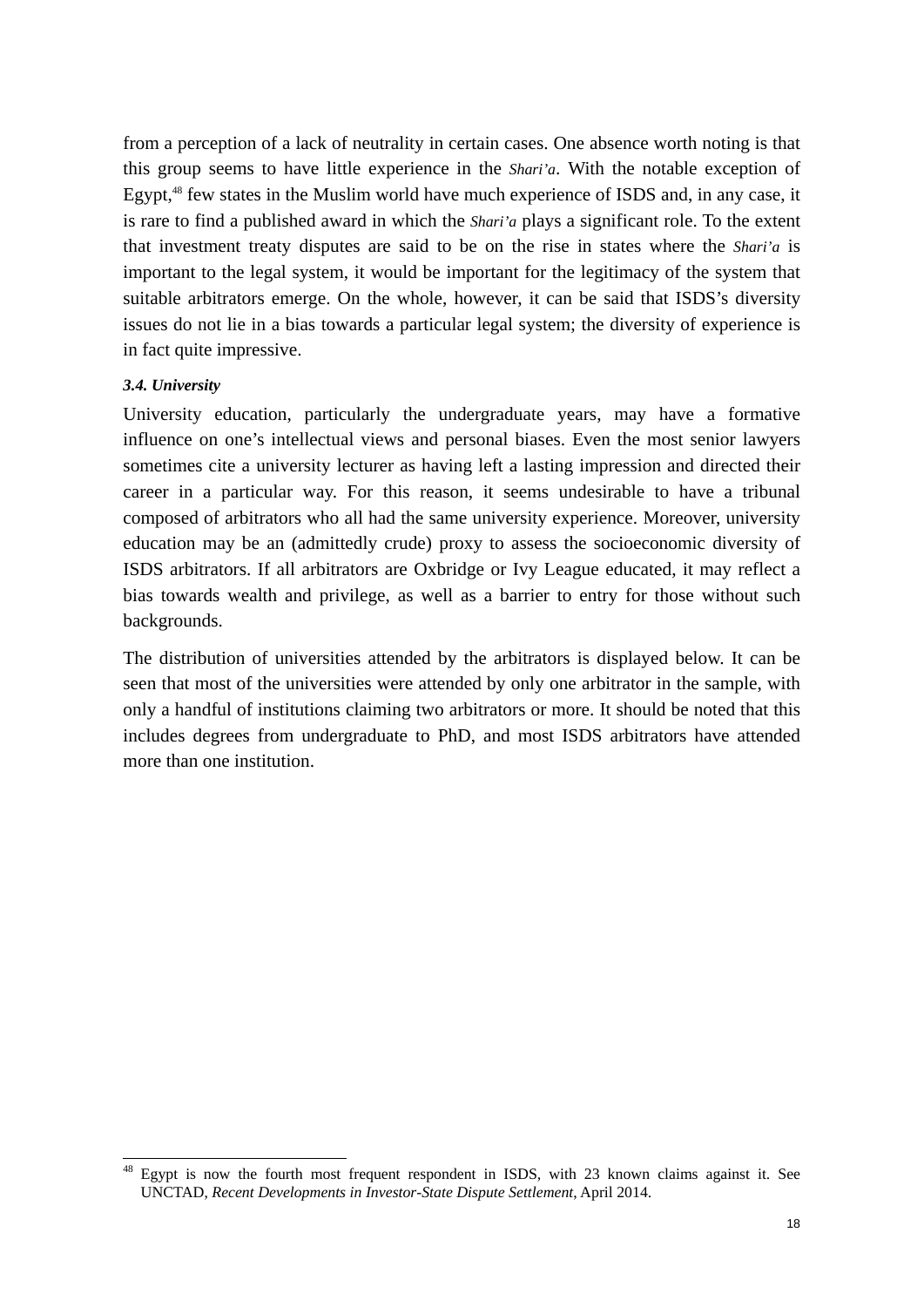

#### **Figure 5: universities attended**

Notes

The first few universities may arouse some suspicion, and feed into the view that ISDS arbitrators are a wealthy Anglophone elite. It means that almost half of the most appointed ISDS arbitrators hold either Oxbridge, Harvard or Yale degrees.

A couple of points may be raised in mitigation. First, these are by many measures the "best" and most prestigious universities in the world. Certainly, their law faculties are home to many of the world's most highly regarded legal scholars. As most ISDS arbitrators are English speakers and high-achievers academically, it is not all that surprising that so many of them should end up in these universities. Second, it is worth taking a closer look at when the arbitrators studied at these institutions. It is not, or at least not always, the stereotypical story of a privately educated student being admitted to

 $<sup>1</sup>$  In 1970 L'Université de Paris was split into 13 separate universities, including Panthéon-Assas and the Sorbonne. The Université de</sup> Paris column includes only those arbitrators who attended it prior to its dissolution.

 $2$  The 39 other universities, each attended by only one arbitrator in our sample, are: Carleton University, Université catholique de Louvain, Charles University, Escuela Libre de Derecho (Mexico), Rheinische Friedrich-Wilhelms-Universität-Bonn, Hochschule für Politik (Berlin), ICADE Madrid, Universidad Autónoma de Madrid, Hebrew University, Moscow Institute of International Relations, George Washington University, Southern Methodist University (Texas), Bond University, Stockholm University, Universidad Compultense de Madrid, Università di Bologna, Universidad del Rosario (Bogotá), Queen Mary University, University of Adelaide, L'Université de Provence Aix-Marseille I, Erasmus University, University of Auckland, University of Sussex, Graduate Institute of International Studies (Geneva), Tufts University, University of Cape Town, Universidad de Chile, London School of Economics, Universidad de Costa Rica, Universität Frankfurt am Main, Université de Fribourg, Max Planck Gesellschaft (Hamburg), Université de Genève, McGill University, University of Notre Dame, University of Otago, Institut d'Etudes Politiques (Strasbourg), Université de Paris X (Nanterre), L'Ecole Nationale d'Administration (France).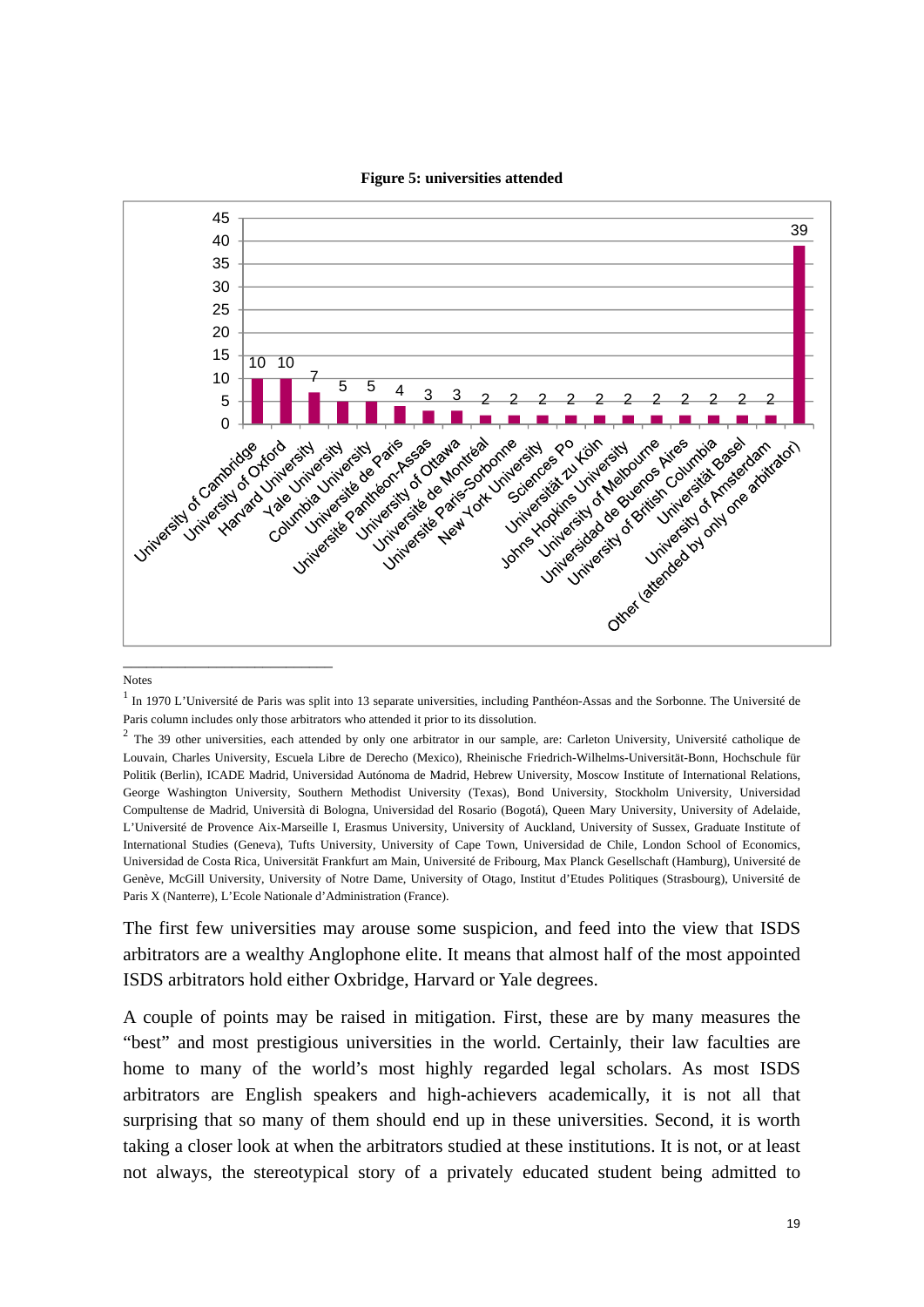Harvard or Oxbridge, just like his father and grandfather did. The more typical pattern is a high-achieving student obtaining an undergraduate degree in their home country, and then winning a scholarship for postgraduate study at an elite university abroad. Most of the Cambridge alumni, for example, are non-British citizens who enrolled at Cambridge for their second or third degree. The Harvard alumni include two Argentines and a New Zealander, all of whom already had degrees in their home country.

Moreover, the sheer length of the list gives it a fairly impressive level of diversity. The top 52 arbitrators hold degrees from 58 different universities. It is in fact remarkable that only a few universities count more than three of these arbitrators among their alumni. This is far greater educational diversity than what exists in many national judiciaries and international law firms. In the UK, for example, 81% of senior judges have Oxbridge degrees.49 Over half of the current US Supreme Court holds a degree from Harvard. Remarkably, even on the High Court of Australia the majority of justices have an Oxbridge degree, and in the Philippines Ateneo and the University of the Philippines dominate the Supreme Court. Moreover, the geographical spread, while having a clear North American and European bias, is reasonably broad, covering 22 different countries. On any given tribunal, then, it is common to have arbitrators educated in three different countries. No doubt, this is partly explained by the international mobility and outlook of ISDS arbitrators. But it is a diversity advantage nonetheless. Thus, to the extent that alma mater are a proxy for social background and play a significant role in the development of one's worldview, ISDS boasts a relatively high level of diversity.

#### *3.5. Professional experience*

There are typically no strict requirements as to qualifications or professional background to be appointed as an ISDS arbitrator. Legislation and institutional rules give little guidance, although the ICSID Convention states that arbitrators should be "persons of high moral character and recognized competence in the fields of law, commerce, industry or finance."50

As noted above, one of the regular criticisms of ISDS is that its arbitrators are "moonlighting corporate lawyers". The accusation is essentially that they lack the breadth and diversity of experience to render awards of such significance. If it can be substantiated, it is a serious flaw for three reasons. First, ISDS awards may have major political and economic implications. Investment arbitration awards may place significant limits on government policy, or may require states to pay huge sums in damages which can have a substantial economic impact on public finances. One oft-repeated example is the Czech Republic being ordered to pay an investor an amount roughly equivalent to its annual budget for public health.<sup>51</sup> Second, ISDS does not tend to involve the simple

 $49$  Thomas, above n 21, 8.

<sup>50</sup> ICSID Convention, Art 14.

<sup>51</sup> *CME Czech Republic B.V. v The Czech Republic*, Final Award, 14 March 2003. See also Peter S. Green, "Czech Republic Pays \$355 Million to Media Concern" *New York Times*, 16 May 2003.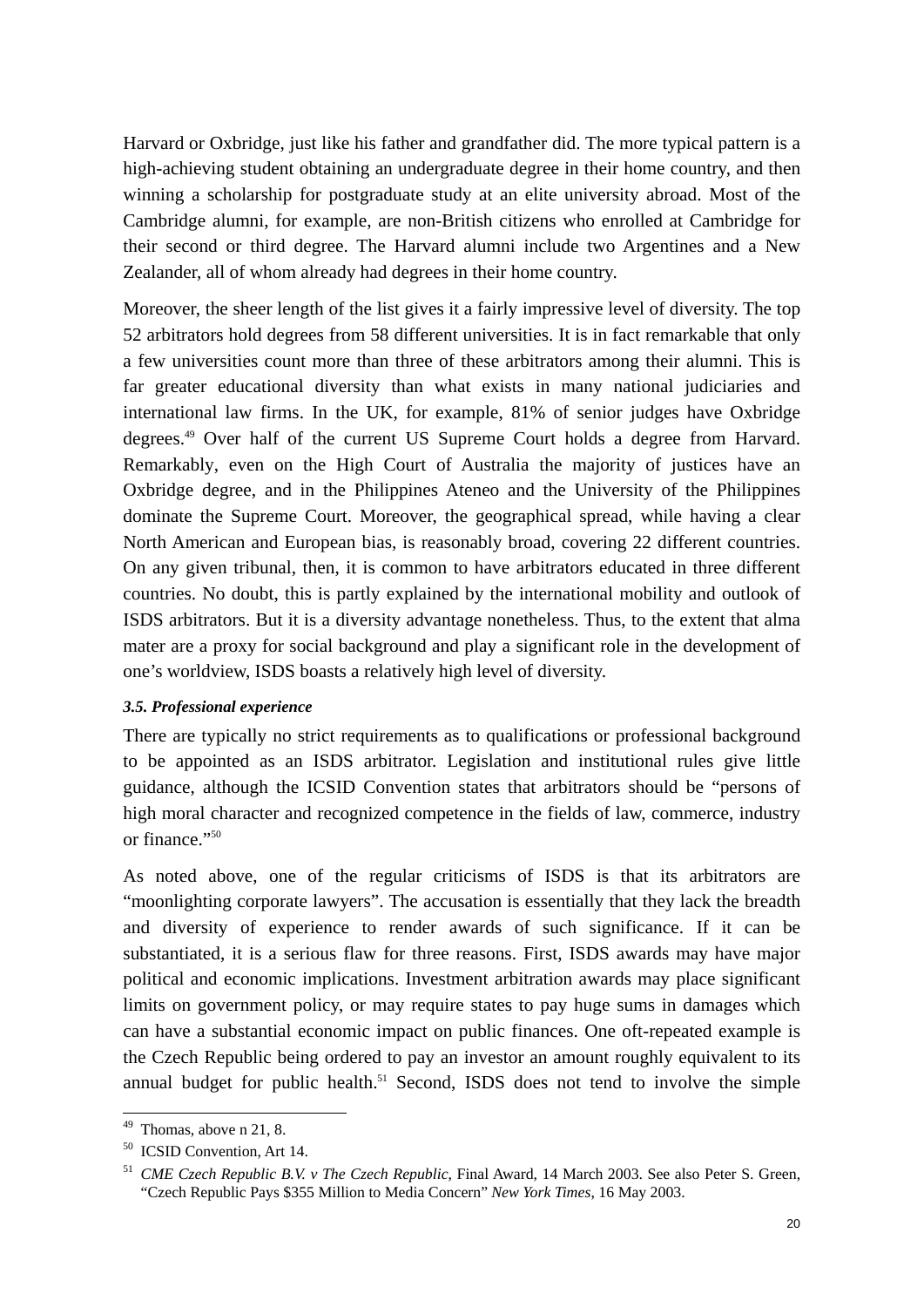application of unambiguous rules. As Catherine Rogers has pointed out, the treaties agreed to by states provide only a broad framework. The "meat on the bones" comes from the decisions of arbitrators.<sup>52</sup> Third, there is the implication that corporate lawyers will naturally be more sympathetic to investors than States, as their firms derive their income from precisely the kind of parties who tend to be claimants in ISDS cases. These arguments seem to compel the conclusion that a tribunal with experience in only corporate law may be ill-equipped to grapple complex questions of treaty interpretation, government regulation, social policy and response to crises.

The professional experience of the 52 arbitrators in our sample is outlined below. Note that most have experience in more than one field.



**Figure 6: professional experience** 

The analysis reveals that the majority of ISDS arbitrators do have experience in commercial law firms. But this is by no means the whole picture. The vast majority (88%) have had careers which span some combination of commercial law firms, academia, government and the judiciary. More have experience working in universities than law firms, and those with government or regulatory experience are only slightly less numerous than those with commercial law experience. Only one has spent his entire career in a corporate law firm.

Those arbitrators that have spent time in commercial law firms have often had significant experience elsewhere. Marc Lalonde, for example, worked for many years at a large Canadian law firm, but before this was an academic, an advisor to Canadian Prime

<sup>52</sup> Catherine A. Rogers, "The Politics of International Investment Arbitrators" (2013) 12 *Santa Clara Journal of International Law* 223, 262.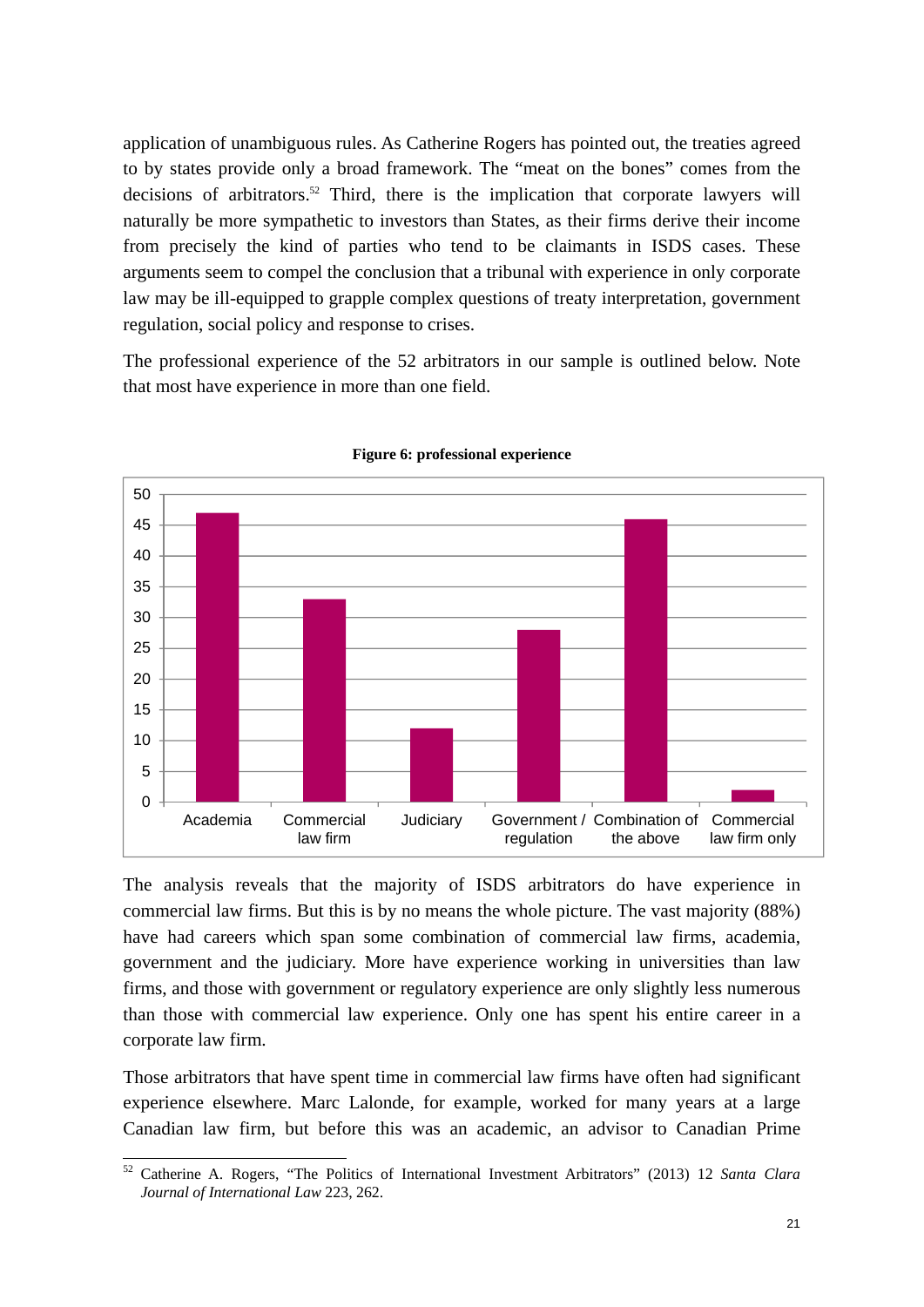Ministers, and eventually a Cabinet Minister under Prime Minister Trudeau. Rodrigo Oreamuno is the senior partner at one of Costa Rica's largest commercial firms, but Costa Ricans tend to remember him better as a former Vice-President and Central Bank board member. Charles Brower, the supposedly favourite appointee of investors, has a long association with a major international commercial law firm, but has also served as the chief lawyer for the US State Department, special advisor to a US President and an ad hoc judge of the Inter-American Court of Human Rights. Stanimir Alexandrov is a partner at a large US firm, but he is the former Vice Minister of Foreign Affairs of Bulgaria. Similarly, Ahmed Sadek El-Kosheri is a partner at a commercial law firm, having previously served as a judge on administrative tribunals, an ad hoc judge of the International Court of Justice, and Secretary-General of the Islamic Development Bank. Juan Fernandéz Armesto is a commercial lawyer, but has also served as Chairman of the Spanish Securities and Exchange Commission. L. Yves Fortier has been both a commercial lawyer and President of the UN Security Council. Campbell Mclachlan is a former partner at a large UK firm, but also a Professor at the Victoria University of Wellington, and author of numerous publications on public international law. These examples are not exceptions, but typical of the multi-dimensional careers which the most appointed ISDS arbitrators have followed.

Few of the most appointed ISDS arbitrators currently work at major international commercial firms, which should come as no surprise. If a firm has a large number of clients across the world, its partners are likely be conflicted out of many arbitral appointments. Acting as an ISDS arbitrator is also considerably less lucrative than acting as counsel in international arbitration cases.

The results therefore do not support the charge that ISDS arbitrators moonlighting corporate lawyers. Far more often, their careers have the combination of private, public and academic experience which is arguably the type of experience that is appropriate to adjudicate foreign investment disputes. On this measure, the diversity concern appears to be exaggerated.

#### *3.6. Languages*

In the same way that an argument or set of facts may be received differently between legal families, certain positions may be best understood by those familiar with a certain language. In some instances, the meaning of a particular word in the local language of the state can be crucial to determining a case, and expert evidence may be adduced where a tribunal lacks the linguistic competence. In a recent case against Indonesia, for example, the question of Indonesia's consent under the relevant treaty hinged largely on whether the word "bersedia" is more akin to "is prepared/ready" or "is willing".<sup>53</sup> In other situations it may be more a matter of perception that a party is receiving a fair hearing and its position

l <sup>53</sup> *Planet Mining Pty Ltd v Republic of Indonesia*, ICSID Case No. ARB/12/14 and 12/40, Decision on Jurisdiction, 24 February 2014. The tribunal, comprising Gabrielle Kaufmann-Kohler, Michael Hwang and Albert Jan van den Berg, are all in our sample.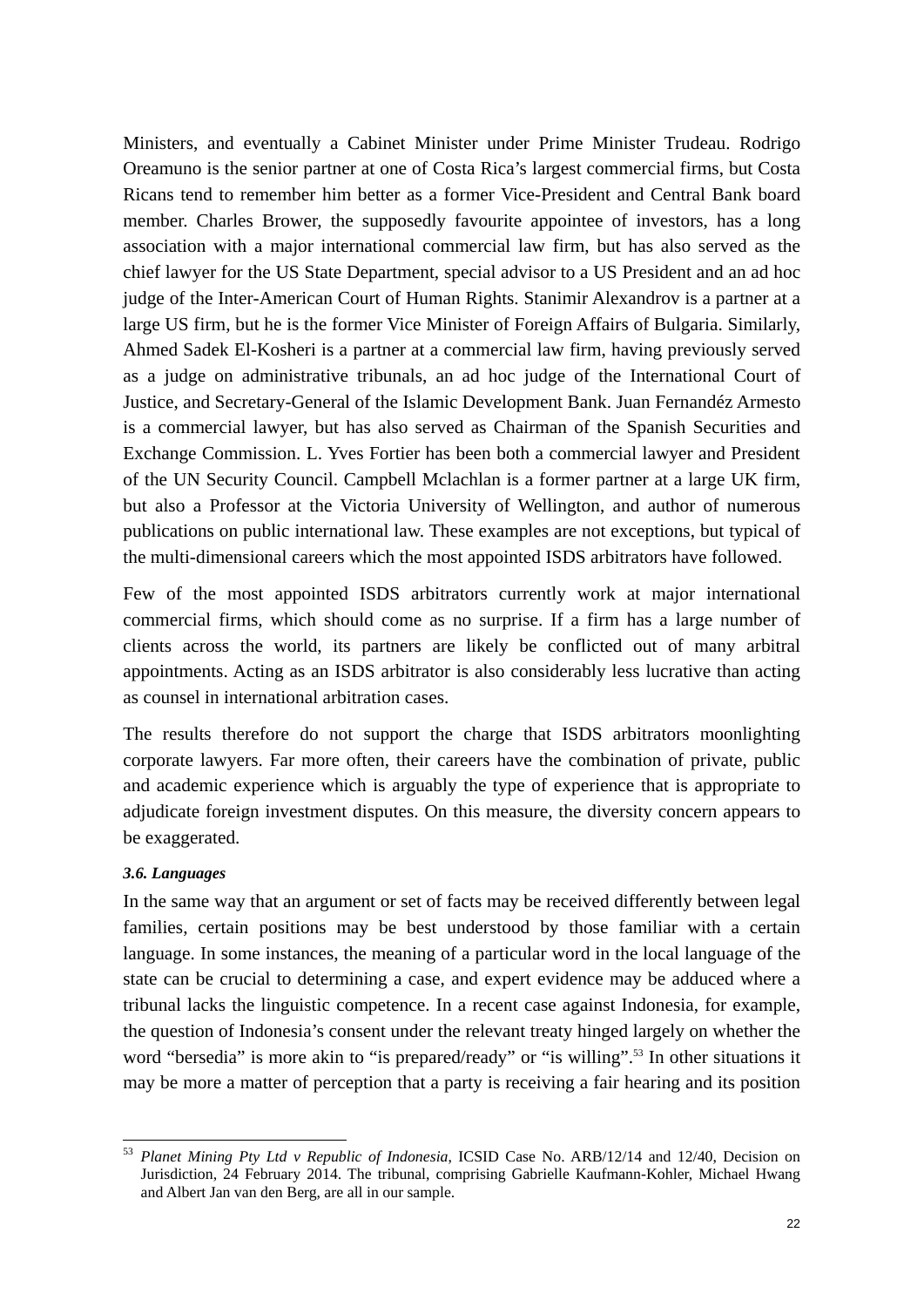is being properly understood by the adjudicator. Language abilities may also be relevant to promote efficiency and to avoid the use of translators and interpreters.

The figures below present the linguistic diversity of the arbitrators in our sample.



**Figure 7: number of languages spoken** 



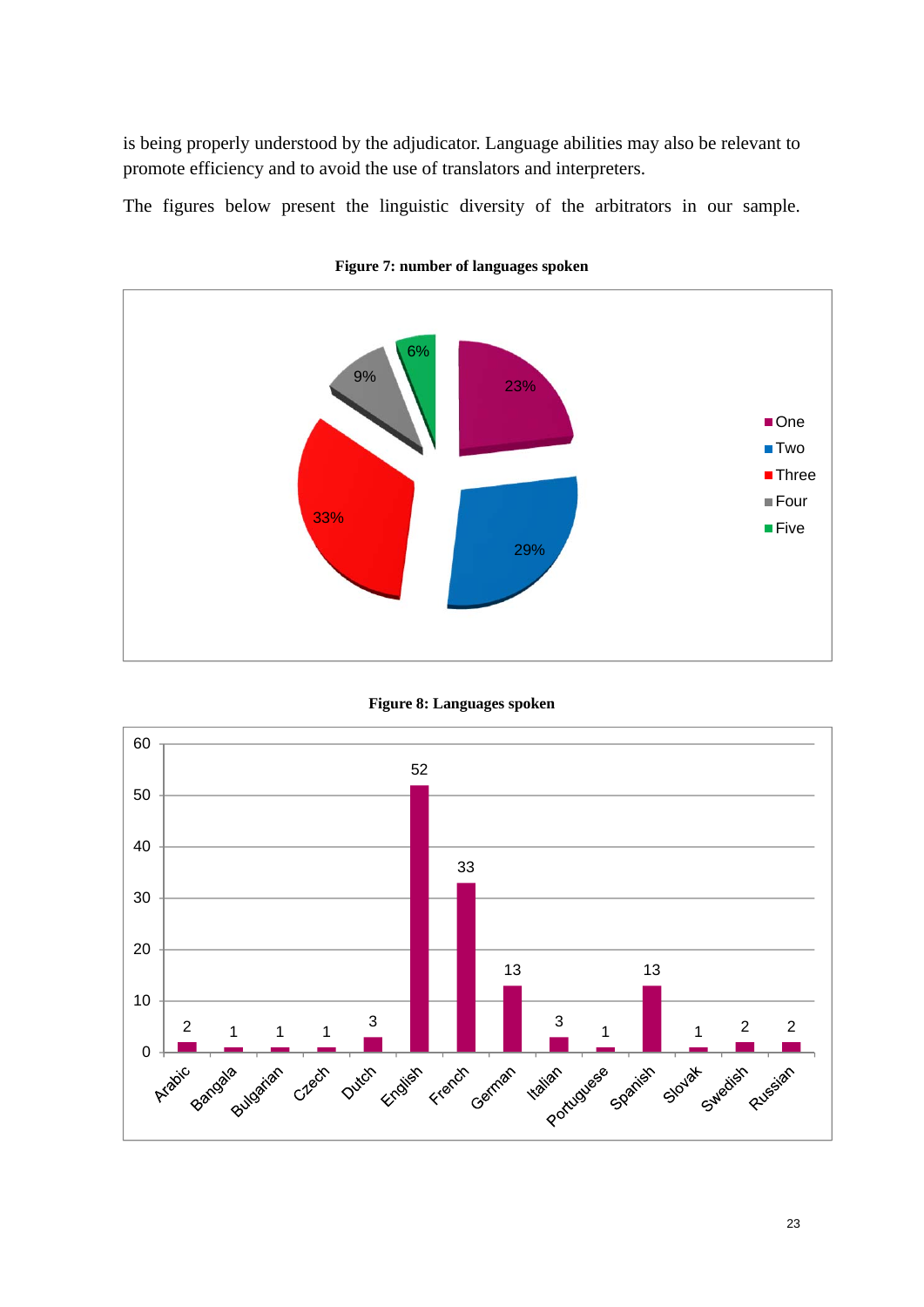Here, the numbers speak for themselves. They are clearly an impressively polyglot group, with almost half speaking three languages or more, covering the most frequently used languages in international arbitration and foreign investment. To the extent that parties and institutions value multilingualism, arbitrators seem to be responding.

That being said, there is a narrowness in the breadth of languages spoken. It is notable that none are fluent in Mandarin, the world's most spoken language, and surprising to find only one Portuguese speaker. It also appears that there is a dearth of arbitration practitioners who speak both Arabic and English, or Arabic and French, limiting the choice of some parties in the Middle East and Africa. Speaking broadly, however, ISDS compares well to most fields and industries in terms of linguistic diversity.

## *3.7. Public international law expertise*

Some critics of ISDS point to the private sector background of certain arbitrators and assert investor bias. Others have a more measured claim: ISDS arbitrators are essentially lawyers trained in international commercial arbitration and litigation, who tend to lack the public international law expertise which the field demands. While they may have taught themselves investment law, they do not have the lifetime of experience and breadth of exposure required for high quality treaty interpretation.<sup>54</sup> If borne out by the results, the criticism may be perfectly appropriate.

The figure below shows the proportion of ISDS arbitrators who have significant expertise in public international law outside investment law.





<sup>54</sup> See Roberts, above n 12, 207n134.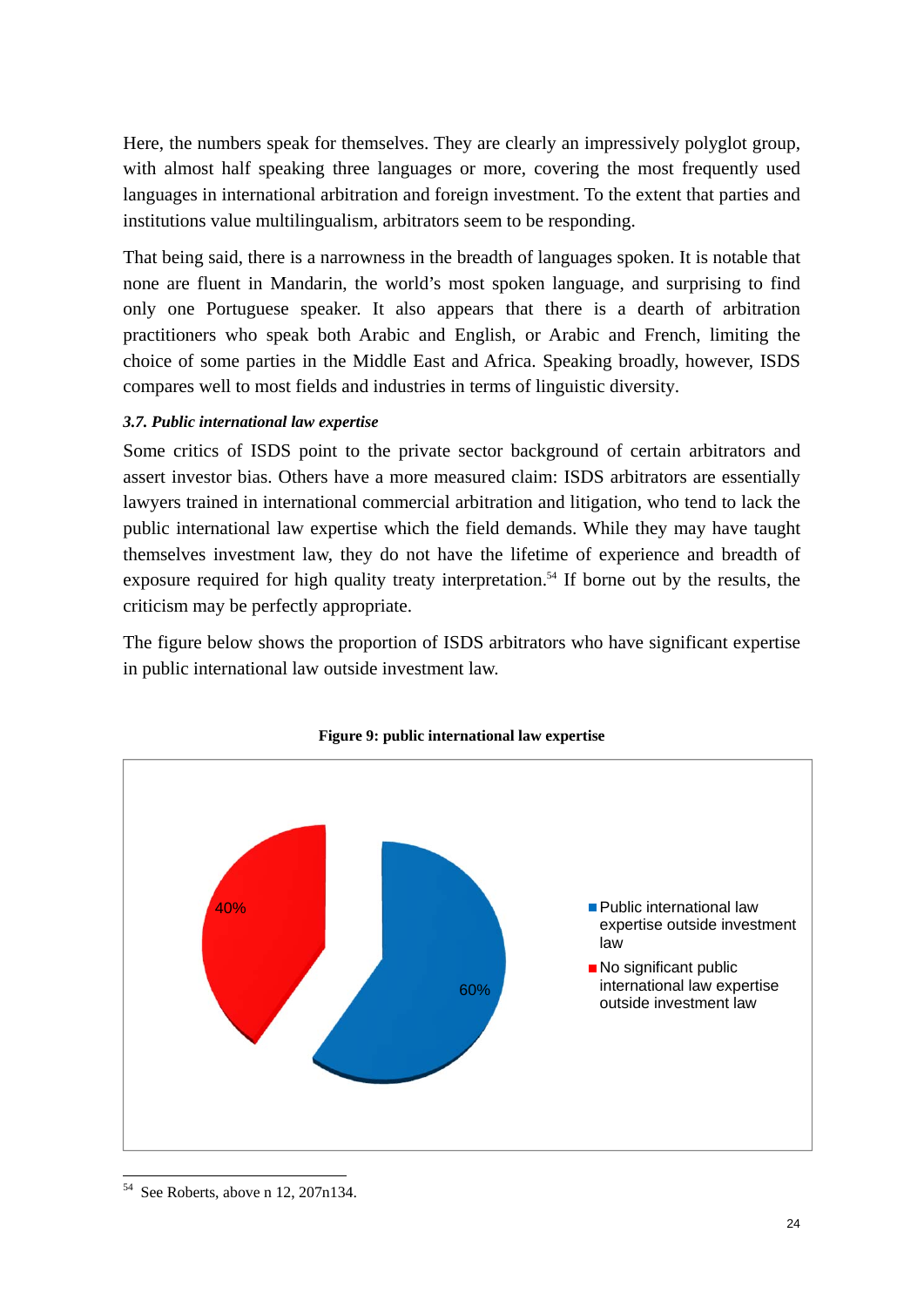At the very least, the results indicate that the problem is not as bad as sometimes alleged. A clear majority in our sample can claim expertise in a field of public international law beyond investment law. Most frequently, this means experience at the International Court of Justice (many have served as counsel or judges), as WTO panellists or senior diplomatic positions entailing treaty negotiations. And the remaining 40% should not be criticised too quickly. These arbitrators have public international law expertise in precisely the field in which they work: investment treaties. While it is plausible that they may be less concerned about the views of treaty parties or public international law interpretive approaches,<sup>55</sup> that view is yet to be confirmed by any thorough analysis.

# **4. Possible reforms**

From the above, it is clear that ISDS suffers a lack of diversity in certain characteristics. It is beyond the scope of this article to extensively explore the potential solutions, but it is hoped that this study – by presenting the nature and extent of some of the diversity problems – will be a sound starting point and catalyst for the debate in order to address the problems. With that in mind, three basic points can be made.

First, substantial improvements cannot be driven by any single actor alone. The selection of ISDS arbitrators may be influenced by a range of factors over a long period of time: economic development of a country; government policy on girls' education; university scholarships; the culture of the legal profession, government, judiciaries and academia in promoting diversity; and the attitudes of parties and institutions in assessing potential arbitrators. So let us not be tricked into thinking that there are quick and easy solutions.

Second, there is a vast range of approaches which can be adopted to address diversity problems, which can usefully be put on a spectrum from "light touch" to the more direct and, potentially controversial. These are already well known in diversity discussions within businesses, universities and judiciaries. On one end of the spectrum, we have measures such as sponsoring scholarships or training for under-represented groups, or establishing minority networks. Further along the spectrum, organisations such as appointing authorities may expressly acknowledge the advantages of diversity and, in assessing two identical candidates, recognise that a group will benefit from greater diversity and take action accordingly. This can be supported by aspirational targets, such as those of commercial law firms aiming to have women represent 30% of the partnership. At the other end of the spectrum lie compulsory quotas, which are obviously more controversial, but are already a de facto part of many international adjudicatory bodies, where the representation of certain regions and countries is assured.

Third, there is already anecdotal evidence of change. Counsel teams, who tend to be younger than arbitrators, are typically more diverse than the tribunals to which they make

l 55 Ibid.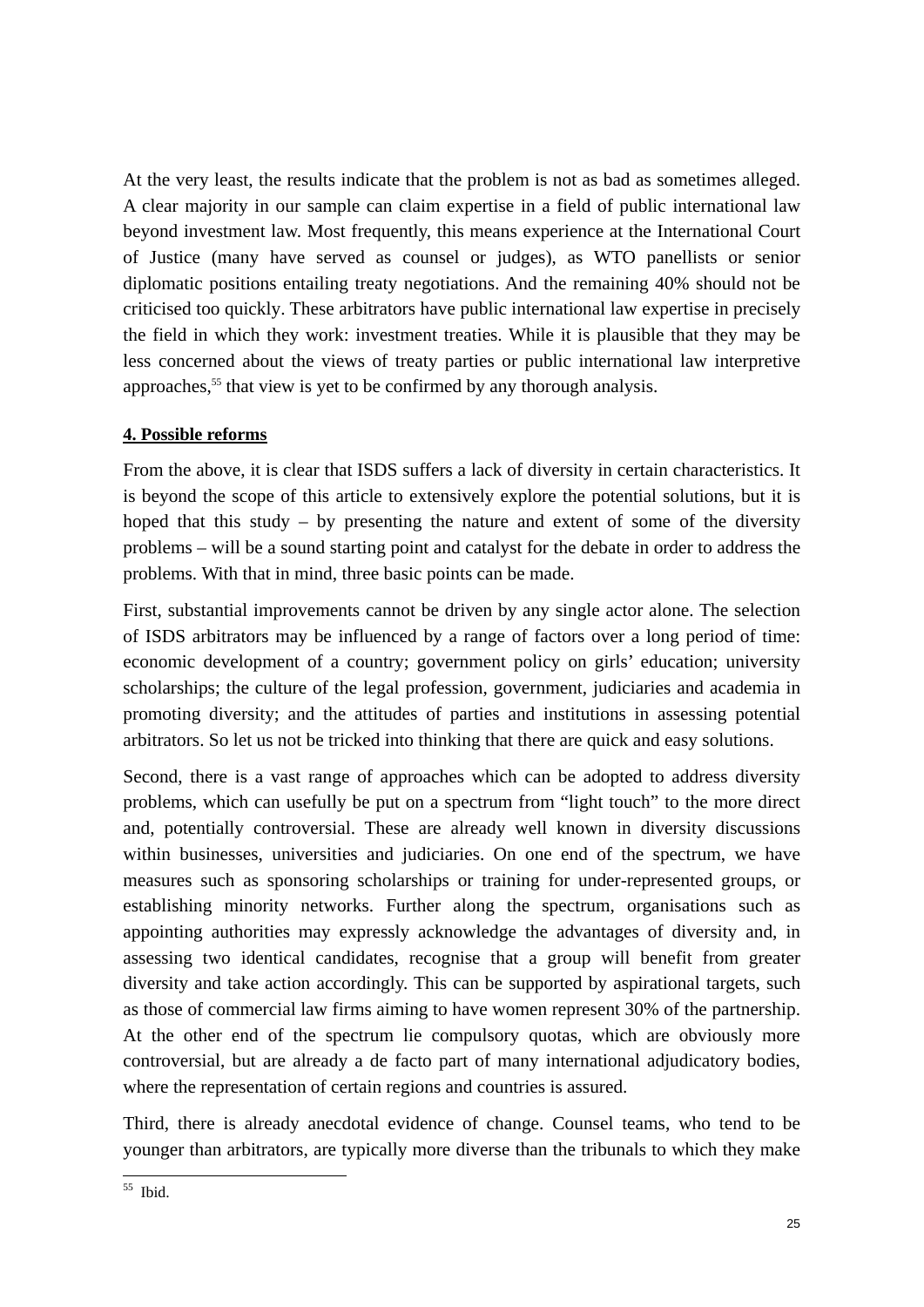submissions. A generation of law students has been introduced to ISDS through law schools and international moots in far larger numbers and in many more countries than their predecessors. And almost a quarter of the *Global Arbitration Review's* "45 under 45" (a 2011 guide to the top 45 commercial arbitrators under 45 years old) are women.<sup>56</sup> Moreover, as noted above, the majority of cases in our dataset are from 2000 onwards, but the data go back to the 1970s. There is no doubt that our study picks up a slight historical bias; the percentage of female arbitrators and arbitrators from outside Europe are probably dragged down by the older cases. When we look only at pending cases, the picture appears more promising from a diversity perspective. As of December 2014, Hong Kong arbitrator Teresa Cheng has five known pending investment cases and Yas Banifatemi, who is Franco-Iranian, has four. This is not to say that dramatic improvement in gender and national diversity is simply a matter of time – that seems unlikely – but merely to suggest that there are signs of gradual improvement.

### **Conclusion**

The rise of ISDS has been met with criticism from many fronts. There is no doubt a legitimate debate to be had as to the scope and practice of ISDS. But this debate must be an informed one. This article has sought to address one of the often made criticisms of ISDS: that the arbitrators are drawn from a narrow pool of essentially male, elite, Western corporate lawyers. Or put another way, the pool of ISDS arbitrators lack diversity.

To this end, we have conducted an empirical study of the most appointed ISDS arbitrators, examining the diversity of 52 individuals who have been appointed to investment tribunals on 10 or more occasions. The diversity characteristics examined in this study are: (i) gender; (ii) nationality; (iii) the legal tradition in which they are trained (i.e. civil or common law); (iv) the universities they attended; (v) their professional experience; (vi) language skills; and (vii) expertise in public international law other than investment law.

On the basis of our findings, it must be concluded that the diversity picture of ISDS arbitrators is mixed. In some areas, particularly professional experience, legal tradition, languages and public international law expertise, ISDS boasts impressive diversity. In others, most strikingly gender and the participation of low-income countries, the situation appears grave.

Unqualified criticisms that ISDS arbitrators "lack diversity" are not supported by the evidence and fail to recognise the more nuanced picture of the diversity characteristics of ISDS arbitrators. In some respects there is cause for optimism from a diversity perspective, as the most appointed ISDS arbitrators come from a diverse range of backgrounds and professional experience. However, if other measures are examined, such

<sup>&</sup>lt;sup>56</sup> Global 56 Global Arbitration Review, "GAR 45 under 45 2011", August 2011, < http://globalarbitrationreview.com/surveys/article/29699/gar-45-under-45-2011-introduction/>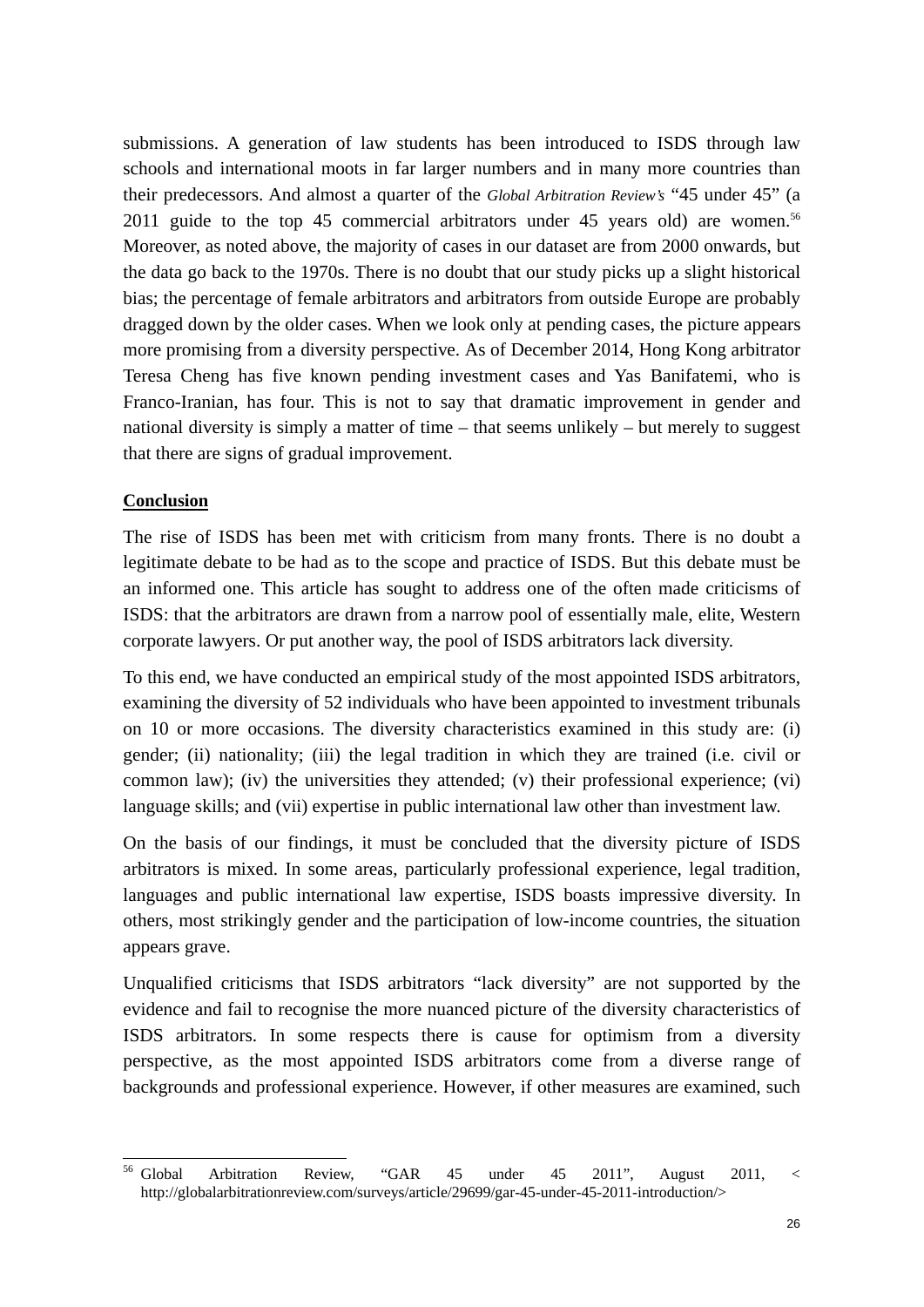as gender diversity and the representation of low income countries, the situation is alarming.

As noted above, diversity is an important issue, both in terms of the quality of decisionmaking and the legitimacy of ISDS as a dispute resolution system. The lack of diversity in some key measures that have been revealed by our results raise serious concerns and contribute to attacks on the legitimacy of ISDS. History tells us that institutions which do not reflect those over whom they exercise authority tumble sooner or later. The ability of the players in ISDS to address its diversity problems will, in no small part, affect whether it continues to be a feature of transnational dispute resolution or a curious historical anomaly.